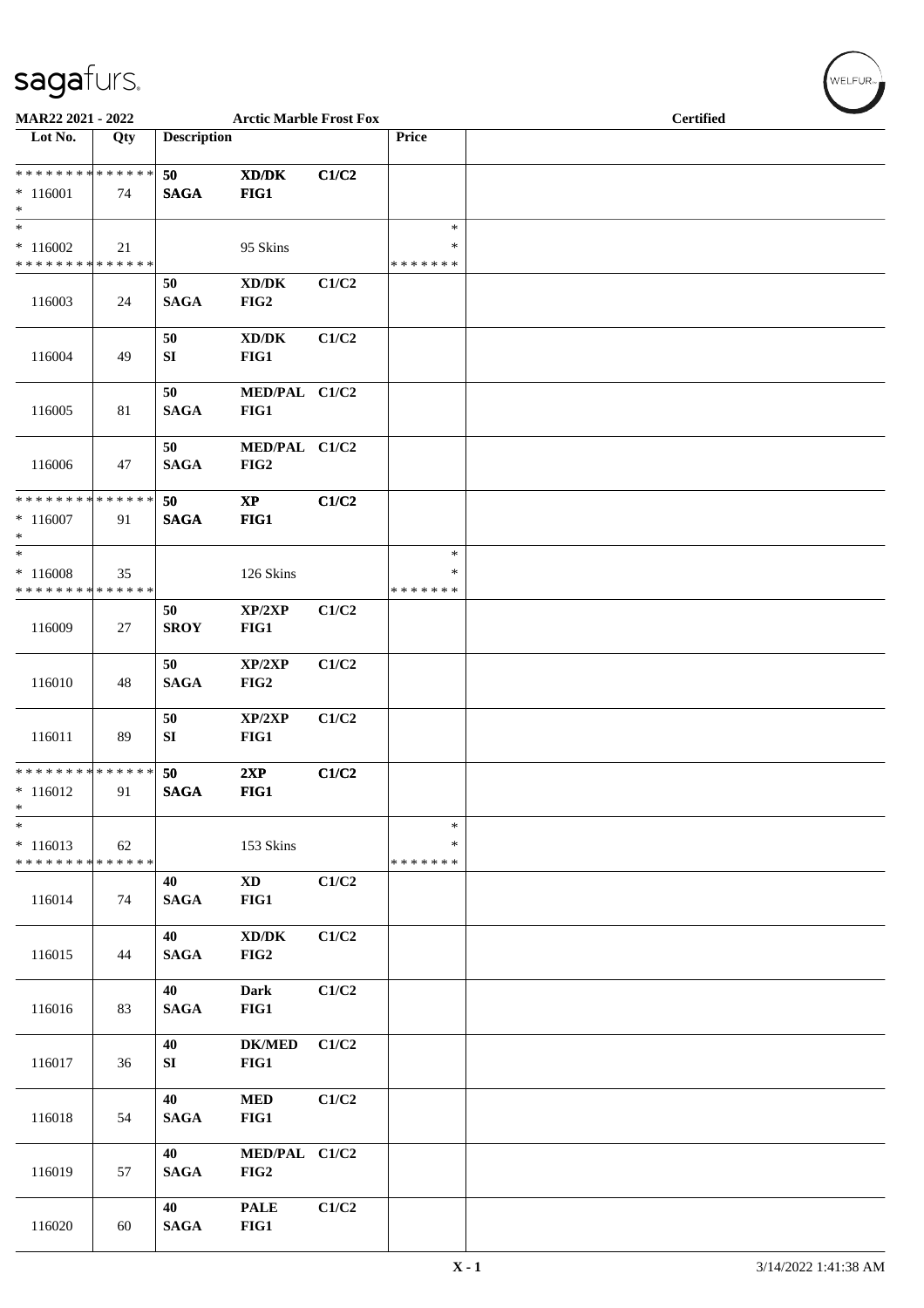| $\tilde{\phantom{a}}$<br>MAR22 2021 - 2022         |     |                       | <b>Arctic Marble Frost Fox</b>              |       |                              | <b>Certified</b> |
|----------------------------------------------------|-----|-----------------------|---------------------------------------------|-------|------------------------------|------------------|
| Lot No.                                            | Qty | <b>Description</b>    |                                             |       | Price                        |                  |
| 116021                                             | 62  | 40<br>SI              | PAL/XP<br>FIG1                              | C1/C2 |                              |                  |
| * * * * * * * * * * * * * *<br>$*116022$<br>$\ast$ | 98  | 40<br><b>SAGA</b>     | $\bold{XP}$<br>FIG1                         | C1/C2 |                              |                  |
| $\ast$<br>$*116023$<br>* * * * * * * * * * * * * * | 90  |                       | 188 Skins                                   |       | $\ast$<br>*<br>* * * * * * * |                  |
| * * * * * * * * * * * * * *<br>$*116024$<br>$\ast$ | 84  | 40<br><b>SAGA</b>     | $\mathbf{XP}$<br>FIG2                       | C1/C2 |                              |                  |
| $\ast$<br>$*116025$<br>* * * * * * * * * * * * * * | 23  |                       | 107 Skins                                   |       | $\ast$<br>∗<br>* * * * * * * |                  |
| * * * * * * * * * * * * * *<br>$*116026$<br>$\ast$ | 98  | 40<br><b>SAGA</b>     | 2XP<br>FIG1                                 | C1/C2 |                              |                  |
| $\ast$<br>$*116027$<br>$\ast$                      | 91  |                       | $\sqrt{2}$                                  |       | $\ast$<br>*<br>*             |                  |
| $\ast$<br>$*116028$<br>* * * * * * * * * * * * * * | 90  |                       | 279 Skins                                   |       | $\ast$<br>∗<br>* * * * * * * |                  |
| 116029                                             | 85  | 40<br>SI              | 2XP<br>FIG1                                 | C1/C2 |                              |                  |
| 116030                                             | 50  | 40<br><b>SAGA</b>     | 3XP<br>FIG1                                 | C1/C2 |                              |                  |
| 116031                                             | 25  | 40<br>SI              | 3XP<br>FIG1                                 | C1/C2 |                              |                  |
| 116032                                             | 61  | 30<br>$\mathbf{SAGA}$ | <b>XD</b><br>FIG1                           | C1/C2 |                              |                  |
| 116033                                             | 53  | 30<br><b>SAGA</b>     | $\bold{X}\bold{D}/\bold{D}\bold{K}$<br>FIG2 | C1/C2 |                              |                  |
| 116034                                             | 38  | 30<br>SI              | $\bold{X}\bold{D}/\bold{D}\bold{K}$<br>FIG1 | C1/C2 |                              |                  |
| 116035                                             | 79  | 30<br><b>SAGA</b>     | <b>Dark</b><br>FIG1                         | C1/C2 |                              |                  |
| 116036                                             | 68  | 30<br><b>SAGA</b>     | <b>MED</b><br>FIG1                          | C1/C2 |                              |                  |
| 116037                                             | 81  | 30<br><b>SAGA</b>     | MED/PAL C1/C2<br>FIG2                       |       |                              |                  |
| 116038                                             | 30  | 30<br>SI              | MED/PAL C1/C2<br>FIG1                       |       |                              |                  |
| 116039                                             | 99  | 30<br><b>SAGA</b>     | <b>PALE</b><br>FIG1                         | C1/C2 |                              |                  |
| * * * * * * * * * * * * * *<br>$*116040$<br>$*$    | 105 | 30<br><b>SAGA</b>     | $\mathbf{X}\mathbf{P}$<br>FIG1              | C1/C2 |                              |                  |

 $(w$ ELFUR<sub><sup>n</sub></sub></sub></sup>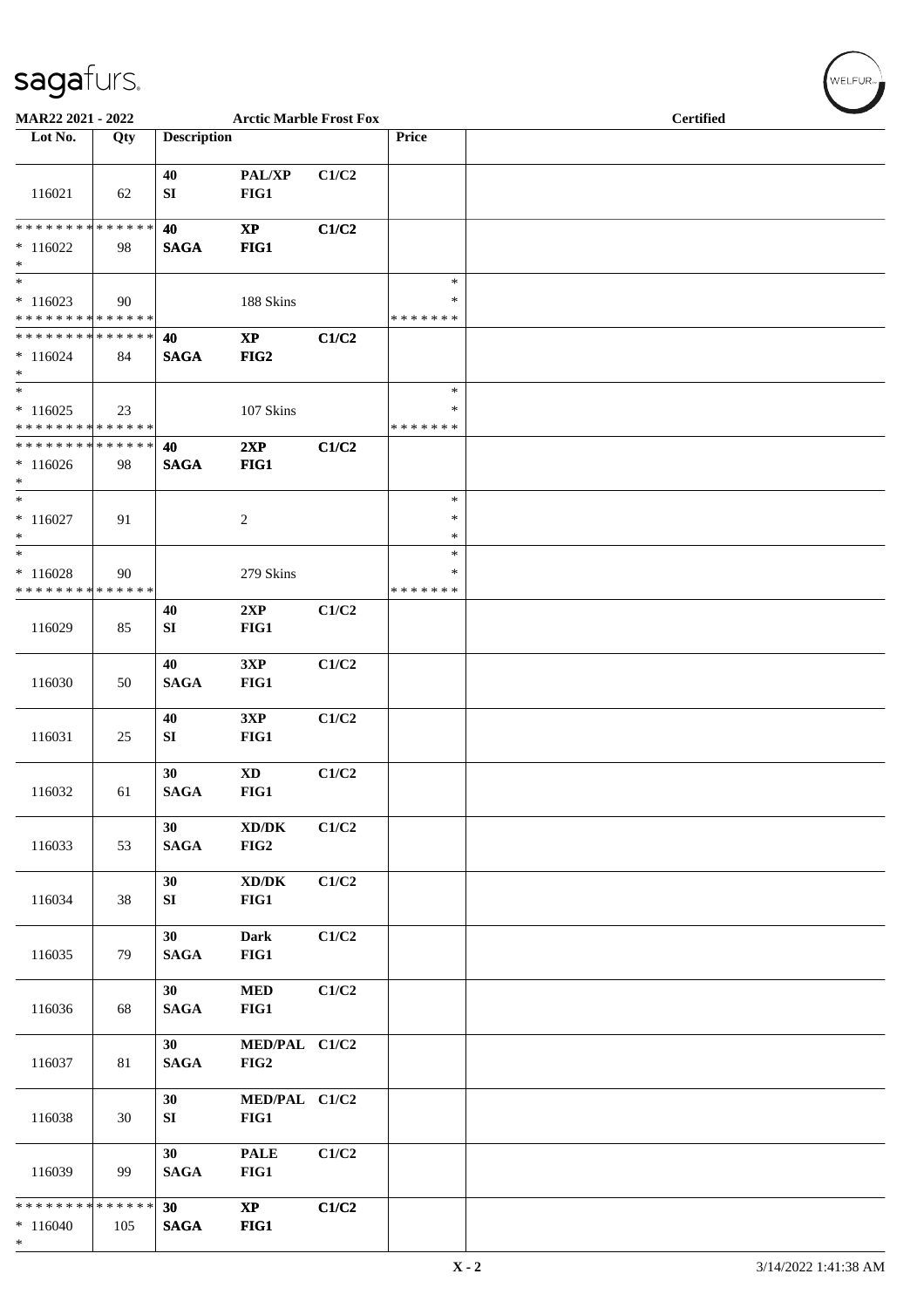| MAR22 2021 - 2022                                                    |               |                        | <b>Arctic Marble Frost Fox</b> |       |                              | <b>Certified</b> |
|----------------------------------------------------------------------|---------------|------------------------|--------------------------------|-------|------------------------------|------------------|
| Lot No.                                                              | Qty           | <b>Description</b>     |                                |       | Price                        |                  |
| $*$<br>$* 116041$<br>$\ast$                                          | 98            | 30<br><b>SAGA</b>      | $\bold{XP}$<br>FIG1            | C1/C2 | $\ast$<br>$\ast$<br>$\ast$   |                  |
| $\overline{\phantom{0}}$<br>$*116042$<br>* * * * * * * * * * * * * * | 88            |                        | 291 Skins                      |       | $\ast$<br>∗<br>* * * * * * * |                  |
| 116043                                                               | 104           | 30<br><b>SAGA</b>      | $\bold{XP}$<br>FIG2            | C1/C2 |                              |                  |
| 116044                                                               | 65            | 30<br>SI               | $\bold{XP}$<br>FIG1            | C1/C2 |                              |                  |
| ******** <mark>******</mark><br>$*116045$<br>$\ast$                  | 105           | 30<br><b>SAGA</b>      | 2XP<br>FIG1                    | C1/C2 |                              |                  |
| $*$<br>$* 116046$<br>$*$                                             | 98            |                        | $\overline{c}$                 |       | $\ast$<br>$\ast$<br>∗        |                  |
| $*$<br>$* 116047$<br>$\ast$                                          | 98            |                        | $\ensuremath{\mathfrak{Z}}$    |       | $\ast$<br>$\ast$<br>$\ast$   |                  |
| $\ast$<br>$* 116048$<br>* * * * * * * * * * * * * *                  | 51            |                        | 352 Skins                      |       | $\ast$<br>∗<br>* * * * * * * |                  |
| 116049                                                               | 67            | 30<br>${\bf S}{\bf I}$ | 2XP<br>FIG1                    | C1/C2 |                              |                  |
| 116050                                                               | 46            | 30<br><b>SAGA</b>      | 3XP<br>FIG1                    | C1/C2 |                              |                  |
| 116051                                                               | 34            | 20<br><b>SAGA</b>      | XD/DK<br>FIG1                  | C1/C2 |                              |                  |
| 116052                                                               | 45            | 20<br><b>SAGA</b>      | <b>DK/MED</b><br>FIG2          | C1/C2 |                              |                  |
| 116053                                                               | 39            | 20<br>SI               | ${\bf DK/MED}$<br>FIG1         | C1/C2 |                              |                  |
| 116054                                                               | 58            | 20<br><b>SAGA</b>      | MED/PAL C1/C2<br>FIG1          |       |                              |                  |
| 116055                                                               | 83            | 20<br><b>SAGA</b>      | PAL/XP<br>FIG2                 | C1/C2 |                              |                  |
| * * * * * * * *<br>$*116056$<br>$*$                                  | ******<br>112 | 20<br><b>SAGA</b>      | $\mathbf{X}\mathbf{P}$<br>FIG1 | C1/C2 |                              |                  |
| $*$<br>$*116057$<br>* * * * * * * * * * * * * *                      | 52            |                        | 164 Skins                      |       | $\ast$<br>∗<br>* * * * * * * |                  |
| 116058                                                               | 107           | 20<br>SI               | XP/2XP<br>FIG1                 | C1/C2 |                              |                  |
| * * * * * * * * * * * * * * *<br>$*116059$<br>$*$                    | 108           | 20<br><b>SAGA</b>      | 2XP<br>FIG1                    | C1/C2 |                              |                  |
| $\overline{\phantom{0}}$<br>$*116060$<br>* * * * * * * * * * * * * * | 21            |                        | 129 Skins                      |       | $\ast$<br>∗<br>* * * * * * * |                  |

 $(w$ ELFUR<sub><sup>N</sub></sub></sub></sup>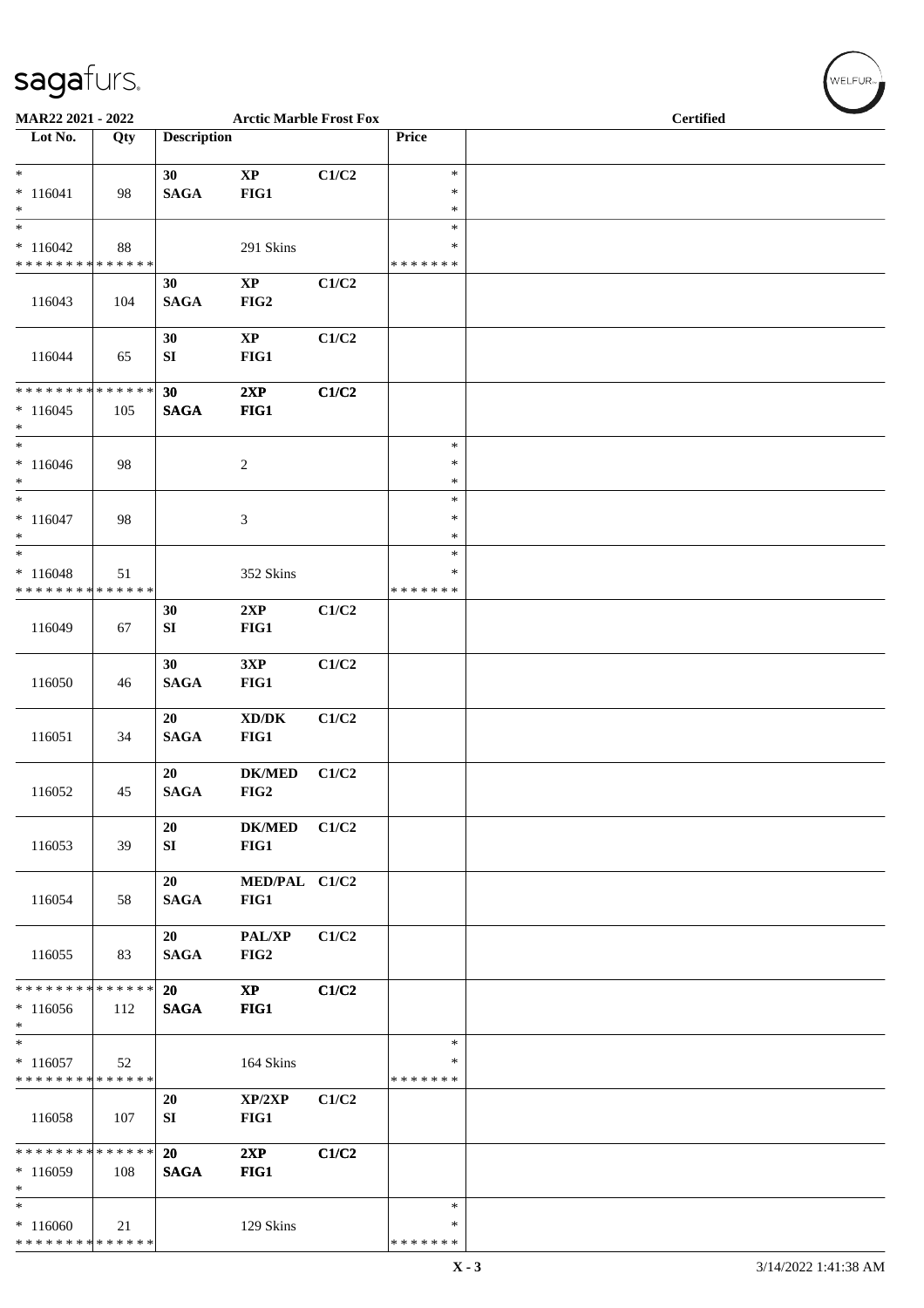| MAR22 2021 - 2022                                                             |     |                       | <b>Fawn Light Fox</b>               |                              |                                   |  | <b>Certified</b> | $\overline{\phantom{0}}$ |
|-------------------------------------------------------------------------------|-----|-----------------------|-------------------------------------|------------------------------|-----------------------------------|--|------------------|--------------------------|
| Lot No.                                                                       | Qty | <b>Description</b>    |                                     |                              | Price                             |  |                  |                          |
| 116501                                                                        | 67  | 40<br><b>SAGA</b>     | <b>PALE</b><br>$CHA+$               | C <sub>2</sub>               |                                   |  |                  |                          |
| 116502                                                                        | 50  | 40<br><b>SAGA</b>     | <b>PALE</b>                         | C <sub>2</sub>               |                                   |  |                  |                          |
| 116503                                                                        | 91  | 40<br><b>SAGA</b>     | PAL/XP<br>SL2                       | C2                           |                                   |  |                  |                          |
| 116504                                                                        | 84  | 40<br>SI              | PAL/XP<br>SL1                       | C <sub>2</sub>               |                                   |  |                  |                          |
| 116505                                                                        | 64  | 40<br><b>SAGA</b>     | $\mathbf{X}\mathbf{P}$<br>$CHA+$    | C <sub>2</sub>               |                                   |  |                  |                          |
| 116506                                                                        | 56  | 40<br><b>SAGA</b>     | $\mathbf{XP}$                       | C <sub>2</sub>               |                                   |  |                  |                          |
| * * * * * * * * * * * * * * *<br>$* 116507$<br>$*$                            | 98  | 40<br><b>SAGA</b>     | 2XP<br>$CHA+$                       | C2                           |                                   |  |                  |                          |
| $\overline{\ast}$<br>$* 116508$<br>* * * * * * * * <mark>* * * * * * *</mark> | 103 |                       | 201 Skins                           |                              | $\ast$<br>$\ast$<br>* * * * * * * |  |                  |                          |
| * * * * * * * * * * * * * * *<br>* 116509<br>$*$                              | 98  | 40<br><b>SAGA</b>     | 2XP<br>$CHA+$                       | C <sub>2</sub><br>SL2        |                                   |  |                  |                          |
| $* 116510$<br>* * * * * * * * <mark>* * * * * * *</mark>                      | 24  |                       | 122 Skins                           |                              | $\ast$<br>∗<br>* * * * * * *      |  |                  |                          |
| * * * * * * * * * * * * * * *<br>$* 116511$<br>$*$                            | 98  | 40<br><b>SAGA</b>     | 2XP                                 | C2                           |                                   |  |                  |                          |
| $*$<br>$* 116512$<br>* * * * * * * * * * * * * *                              | 34  |                       | 132 Skins                           |                              | $\ast$<br>$\ast$<br>*******       |  |                  |                          |
| 116513                                                                        | 82  | 40<br>$\mathbf{SAGA}$ | 2XP<br>$\ensuremath{\mathrm{SIL2}}$ | C2                           |                                   |  |                  |                          |
| 116514                                                                        | 117 | 40<br>SI              | 2XP<br>SIL1                         | C <sub>2</sub>               |                                   |  |                  |                          |
| 116515                                                                        | 64  | 40<br><b>SAGA</b>     | 3XP<br>$CHA+$                       | C2                           |                                   |  |                  |                          |
| 116516                                                                        | 35  | 40<br><b>SAGA</b>     | 3XP                                 | C2                           |                                   |  |                  |                          |
| 116517                                                                        | 55  | 40/30<br><b>SAGA</b>  | $\bf MED$<br>$CHA+$                 | C <sub>2</sub>               |                                   |  |                  |                          |
| 116518                                                                        | 48  | 40/30<br><b>SAGA</b>  | $\bf MED$                           | C2                           |                                   |  |                  |                          |
| 116519                                                                        | 46  | 40/30<br><b>SAGA</b>  | PAL/XP<br><b>REDT</b>               | C2                           |                                   |  |                  |                          |
| 116520                                                                        | 76  | 30<br><b>SAGA</b>     | MED/PAL C2<br>$CHA+$                | $\ensuremath{\mathrm{SIL2}}$ |                                   |  |                  |                          |

WELFUR<sub><sup>N</sub></sub></sub></sup>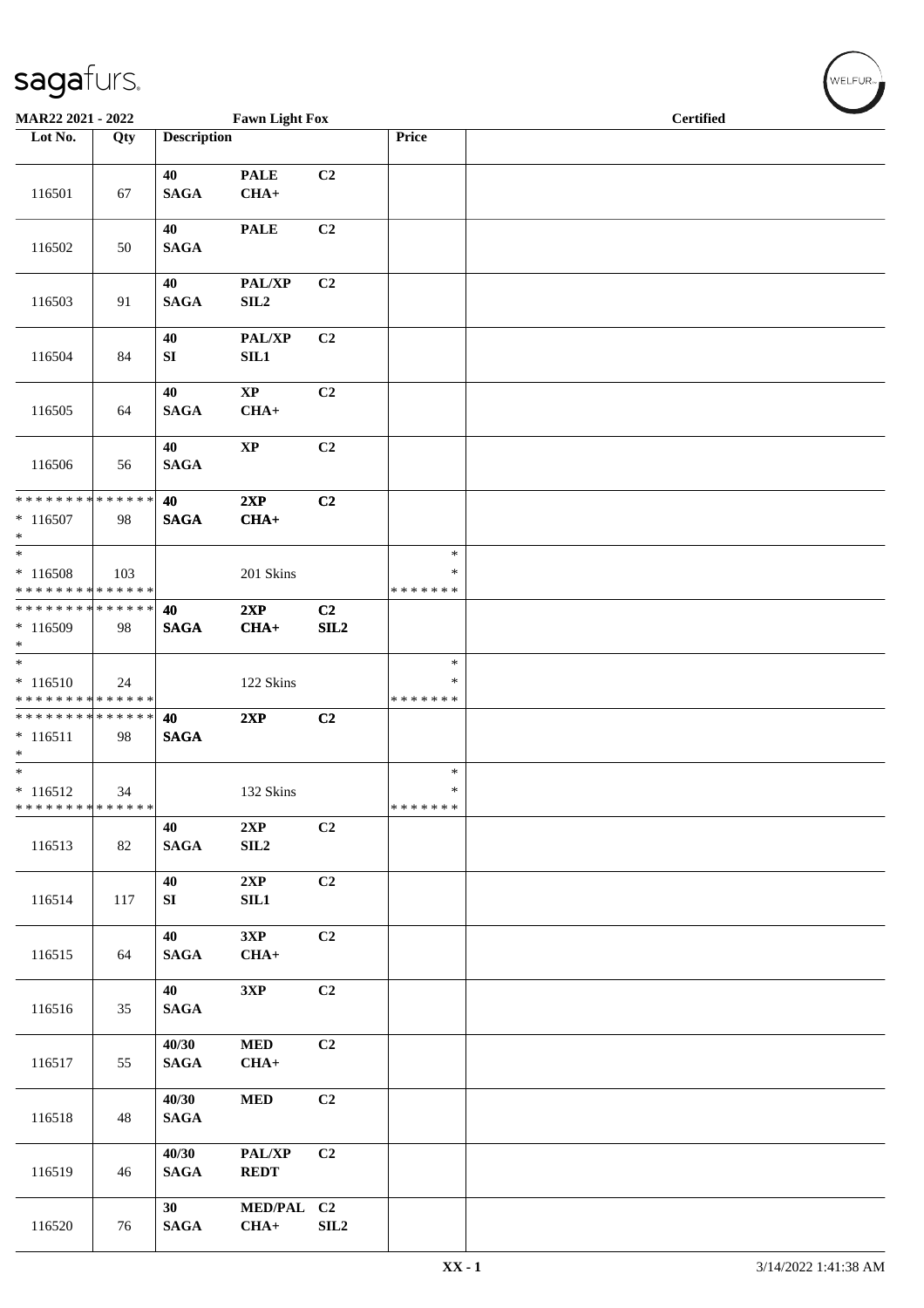| MAR22 2021 - 2022                                                      |     |                                    | <b>Fawn Light Fox</b>          |                        |                              |  |  | Certified |  |  |
|------------------------------------------------------------------------|-----|------------------------------------|--------------------------------|------------------------|------------------------------|--|--|-----------|--|--|
| Lot No.                                                                | Qty | <b>Description</b>                 |                                |                        | Price                        |  |  |           |  |  |
| 116521                                                                 | 48  | 30 <sup>°</sup><br>$\mathbf{SAGA}$ | MED/PAL C2<br>SIL <sub>2</sub> |                        |                              |  |  |           |  |  |
| 116522                                                                 | 115 | 30<br>SI                           | MED/PAL C2<br>$CHA+$           | SIL1                   |                              |  |  |           |  |  |
| 116523                                                                 | 69  | 30<br>${\bf S}{\bf I}$             | MED/PAL C2<br>SL1              |                        |                              |  |  |           |  |  |
| 116524                                                                 | 101 | 30<br><b>SAGA</b>                  | <b>PALE</b><br>$CHA+$          | C2                     |                              |  |  |           |  |  |
| 116525                                                                 | 113 | 30<br><b>SAGA</b>                  | <b>PALE</b>                    | C <sub>2</sub>         |                              |  |  |           |  |  |
| 116526                                                                 | 88  | 30<br><b>SAGA</b>                  | $\mathbf{XP}$<br>$CHA+$        | C <sub>2</sub>         |                              |  |  |           |  |  |
| 116527                                                                 | 54  | 30<br>$\mathbf{SAGA}$              | $\bold{XP}$<br>$CHA+$          | C <sub>2</sub>         |                              |  |  |           |  |  |
| 116528                                                                 | 110 | 30 <sup>°</sup><br>$\mathbf{SAGA}$ | $\bold{XP}$                    | C2                     |                              |  |  |           |  |  |
| ******** <mark>******</mark><br>$*116529$<br>$\ast$                    | 105 | 30 <sup>°</sup><br><b>SAGA</b>     | XP/2XP<br>$CHA+$               | C <sub>2</sub><br>SL2  |                              |  |  |           |  |  |
| $\overline{\phantom{a}^*}$<br>$*116530$<br>* * * * * * * * * * * * * * | 71  |                                    | 176 Skins                      |                        | $\ast$<br>∗<br>* * * * * * * |  |  |           |  |  |
| 116531                                                                 | 49  | 30<br><b>SAGA</b>                  | XP/2XP<br>$CHA+$               | C <sub>2</sub><br>SLL2 |                              |  |  |           |  |  |
| 116532                                                                 | 99  | 30<br><b>SAGA</b>                  | XP/2XP<br>SIL <sub>2</sub>     | C <sub>2</sub>         |                              |  |  |           |  |  |
| 116533                                                                 | 107 | 30<br><b>SAGA</b>                  | XP/2XP<br><b>REDT</b>          | C <sub>4</sub>         |                              |  |  |           |  |  |
| * * * * * * * * * * * * * *<br>$*116534$<br>$*$                        | 112 | 30<br>SI                           | XP/2XP<br>$CHA+$               | C <sub>2</sub><br>SIL1 |                              |  |  |           |  |  |
| $\ast$<br>$*116535$<br>* * * * * * * * * * * * * *                     | 100 |                                    | 212 Skins                      |                        | $\ast$<br>∗<br>* * * * * * * |  |  |           |  |  |
| * * * * * * * * * * * * * *<br>$*116536$<br>$*$                        | 112 | 30<br>SI                           | XP/2XP<br>SIL1                 | C2                     |                              |  |  |           |  |  |
| $*$<br>$*116537$<br>* * * * * * * * * * * * * *                        | 55  |                                    | 167 Skins                      |                        | $\ast$<br>∗<br>* * * * * * * |  |  |           |  |  |
| * * * * * * * * * * * * * *<br>$*116538$<br>$\ast$                     | 105 | 30<br><b>SAGA</b>                  | 2XP<br>$CHA+$                  | C <sub>2</sub>         |                              |  |  |           |  |  |
| $\ast$<br>$*116539$<br>$\ast$                                          | 98  |                                    | 2                              |                        | $\ast$<br>$\ast$<br>*        |  |  |           |  |  |
| $\ast$<br>$* 116540$<br>* * * * * * * * * * * * * *                    | 46  |                                    | 249 Skins                      |                        | $\ast$<br>∗<br>* * * * * * * |  |  |           |  |  |

 $\left(\begin{smallmatrix} \mathsf{WELFLR}_{\mathbb{W}}\end{smallmatrix}\right)$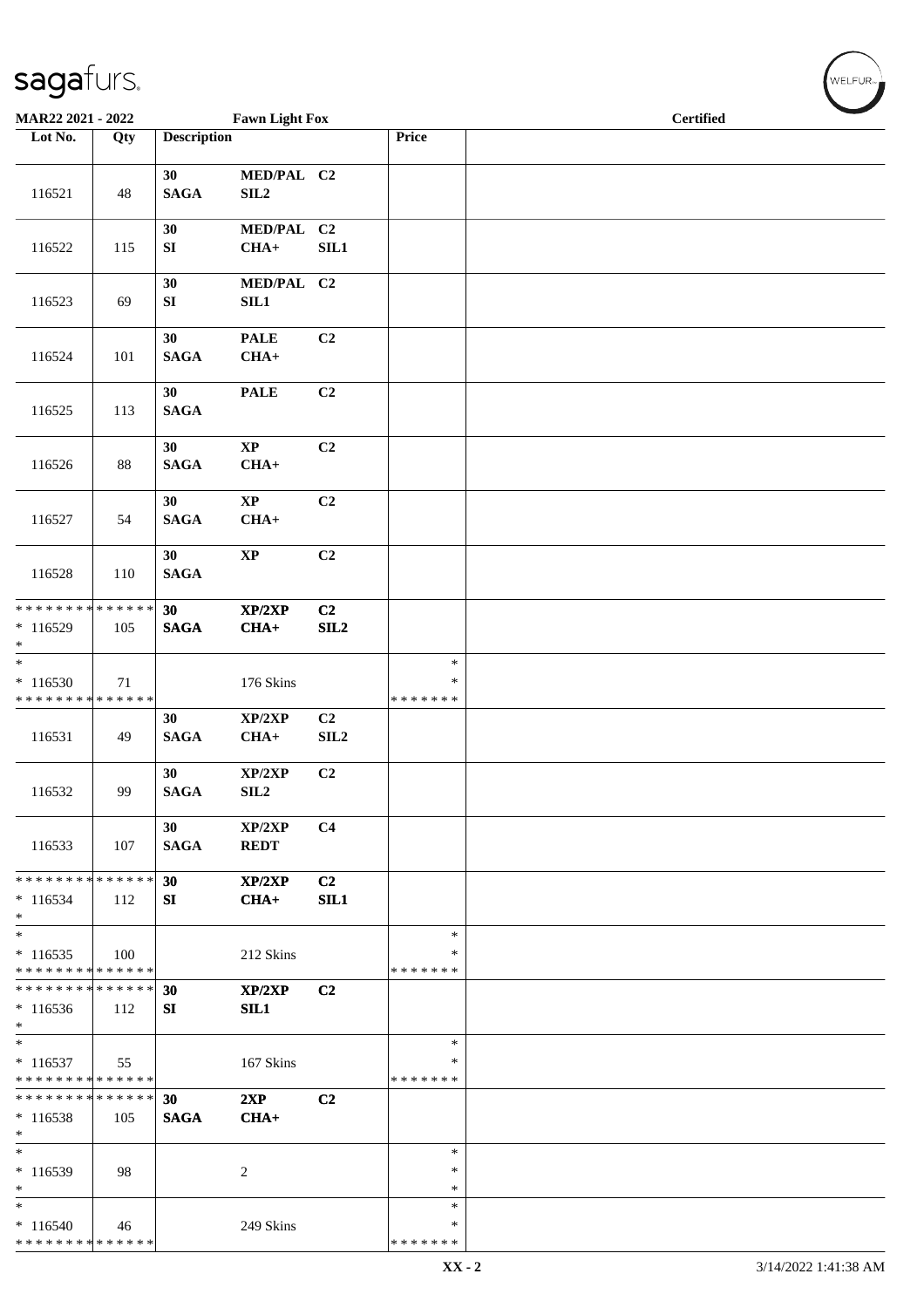| MAR22 2021 - 2022<br><b>Fawn Light Fox</b>                            |     |                      |                                  |                                    |                                   | <b>Certified</b> |
|-----------------------------------------------------------------------|-----|----------------------|----------------------------------|------------------------------------|-----------------------------------|------------------|
| Lot No.                                                               | Qty | <b>Description</b>   |                                  |                                    | Price                             |                  |
| * * * * * * * * * * * * * *<br>$* 116541$<br>$\ast$                   | 105 | 30<br><b>SAGA</b>    | 2XP                              | C2                                 |                                   |                  |
| $\overline{\phantom{0}}$<br>$*116542$<br>$\ast$                       | 98  |                      | $\sqrt{2}$                       |                                    | $\ast$<br>$\ast$<br>$\ast$        |                  |
| $\overline{\phantom{0}}$<br>$* 116543$<br>* * * * * * * * * * * * * * | 22  |                      | 225 Skins                        |                                    | $\ast$<br>$\ast$<br>* * * * * * * |                  |
| 116544                                                                | 88  | 30<br><b>SAGA</b>    | 3XP<br>$CHA+$                    | C2                                 |                                   |                  |
| 116545                                                                | 40  | 30<br><b>SAGA</b>    | 3XP                              | C2                                 |                                   |                  |
| 116546                                                                | 48  | 30/20<br><b>SAGA</b> | <b>MED/PAL</b><br>$CHA+$         | C <sub>2</sub><br>SIL3             |                                   |                  |
| 116547                                                                | 49  | 30/20<br><b>SAGA</b> | XP/2XP<br>$CHA+$                 | C <sub>2</sub><br>SIL <sub>3</sub> |                                   |                  |
| 116548                                                                | 36  | 20<br><b>SAGA</b>    | <b>MED</b><br>$CHA+$             | C2                                 |                                   |                  |
| 116549                                                                | 86  | 20<br><b>SAGA</b>    | MED/PAL C2<br>$CHA+$             | SIL <sub>2</sub>                   |                                   |                  |
| 116550                                                                | 79  | 20<br><b>SAGA</b>    | MED/PAL C2<br>$CHA+$             | SIL2                               |                                   |                  |
| ******** <mark>******</mark><br>$*116551$<br>$\ast$                   | 112 | 20<br><b>SAGA</b>    | MED/PAL C2                       |                                    |                                   |                  |
| $\overline{\phantom{0}}$<br>$* 116552$<br>* * * * * * * * * * * * * * | 38  |                      | 150 Skins                        |                                    | $\ast$<br>$\ast$<br>* * * * * * * |                  |
| 116553                                                                | 54  | 20<br><b>SAGA</b>    | MED/PAL C2<br>SIL <sub>2</sub>   |                                    |                                   |                  |
| * * * * * * * * * * * * * * *<br>$*116554$<br>$*$                     | 119 | 20<br>SI             | MED/PAL C2<br>$CHA+$             | SIL1                               |                                   |                  |
| $*$<br>$*116555$<br>* * * * * * * * * * * * * *                       | 33  |                      | 152 Skins                        |                                    | $\ast$<br>∗<br>* * * * * * *      |                  |
| 116556                                                                | 72  | 20<br>SI             | MED/PAL C2<br>SIL1               |                                    |                                   |                  |
| 116557                                                                | 95  | 20<br><b>SAGA</b>    | <b>PALE</b><br>$CHA+$            | C2                                 |                                   |                  |
| 116558                                                                | 95  | 20<br><b>SAGA</b>    | $\mathbf{X}\mathbf{P}$<br>$CHA+$ | C2                                 |                                   |                  |
| 116559                                                                | 101 | 20<br><b>SAGA</b>    | <b>XP</b>                        | C <sub>2</sub>                     |                                   |                  |
| 116560                                                                | 104 | 20<br><b>SAGA</b>    | XP/2XP<br>$CHA+$                 | C <sub>2</sub><br>SIL <sub>2</sub> |                                   |                  |

 $(w$ ELFUR<sub>m</sub>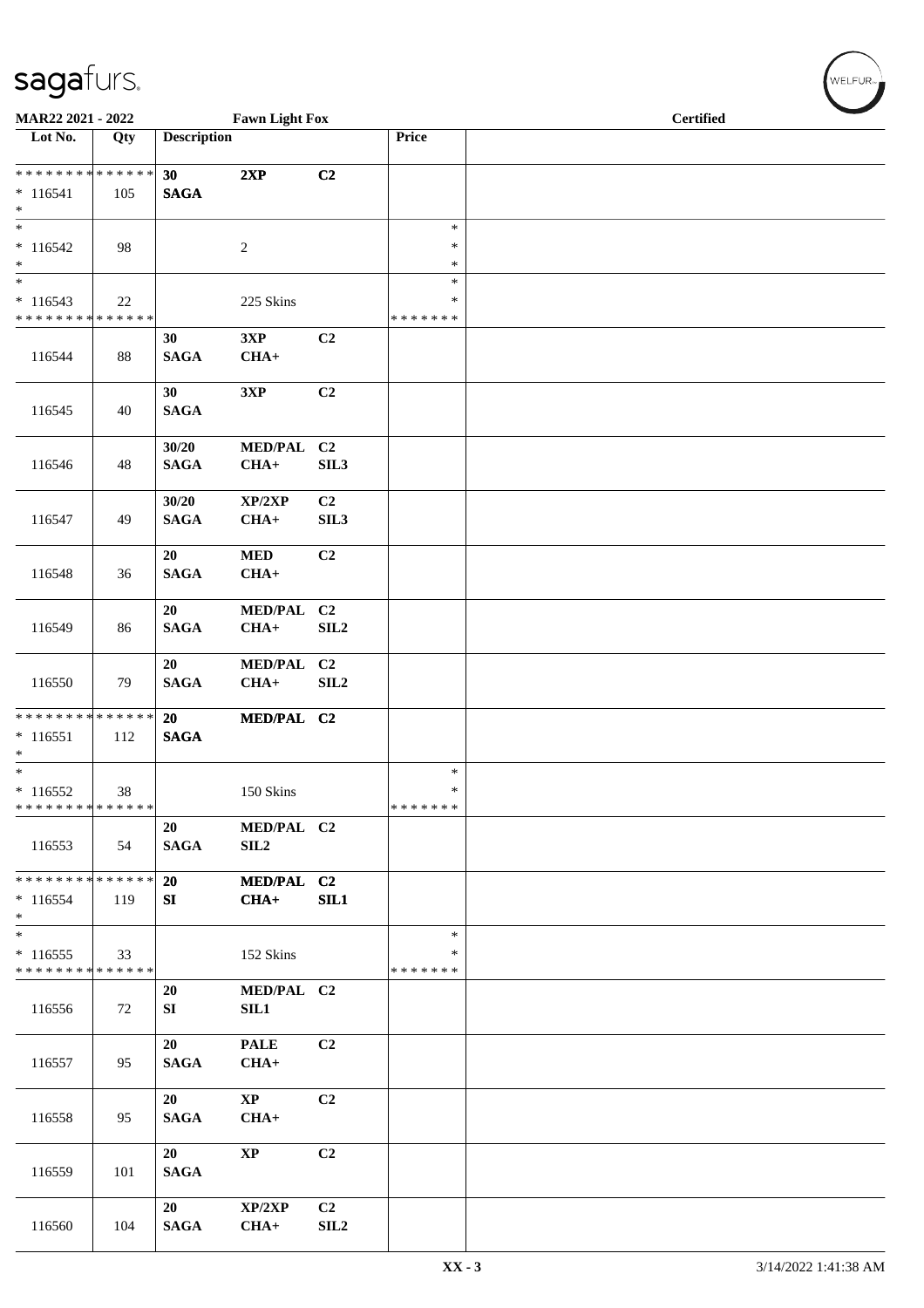| MAR22 2021 - 2022                                             |     |                       | <b>Fawn Light Fox</b>      |                        |                              | <b>Certified</b> |
|---------------------------------------------------------------|-----|-----------------------|----------------------------|------------------------|------------------------------|------------------|
| Lot No.                                                       | Qty | <b>Description</b>    |                            |                        | Price                        |                  |
| 116561                                                        | 46  | 20<br><b>SAGA</b>     | XP/2XP<br>$CHA+$           | C <sub>2</sub><br>SLL2 |                              |                  |
| 116562                                                        | 90  | 20<br><b>SAGA</b>     | XP/2XP<br>SIL <sub>2</sub> | C2                     |                              |                  |
| 116563                                                        | 67  | 20<br><b>SAGA</b>     | XP/2XP<br><b>REDT</b>      | C <sub>4</sub>         |                              |                  |
| * * * * * * * * * * * * * *<br>$*116564$<br>$*$               | 119 | 20<br>SI              | XP/2XP<br>$CHA+$           | C <sub>2</sub><br>SL1  |                              |                  |
| $\overline{\ast}$<br>$*116565$<br>* * * * * * * * * * * * * * | 105 |                       | 224 Skins                  |                        | $\ast$<br>∗<br>* * * * * * * |                  |
| * * * * * * * * * * * * * * *<br>$*116566$<br>$*$             | 106 | <b>20</b><br>SI       | XP/2XP<br>SIL1             | C <sub>2</sub>         |                              |                  |
| $*$<br>$*116567$<br>* * * * * * * * * * * * * *               | 21  |                       | 127 Skins                  |                        | $\ast$<br>∗<br>* * * * * * * |                  |
| * * * * * * * * * * * * * * *<br>$*116568$<br>$*$             | 112 | 20<br><b>SAGA</b>     | 2XP<br>$CHA+$              | C <sub>2</sub>         |                              |                  |
| $*$<br>* 116569<br>* * * * * * * * * * * * * *                | 43  |                       | 155 Skins                  |                        | $\ast$<br>∗<br>* * * * * * * |                  |
| * * * * * * * * * * * * * * *<br>$* 116570$<br>$\ast$         | 112 | 20<br><b>SAGA</b>     | 2XP/3XP                    | C <sub>2</sub>         |                              |                  |
| $*$<br>$* 116571$<br>* * * * * * * * * * * * * *              | 57  |                       | 169 Skins                  |                        | $\ast$<br>∗<br>* * * * * * * |                  |
| 116572                                                        | 66  | 20<br><b>SAGA</b>     | 3XP<br>$CHA+$              | C <sub>2</sub>         |                              |                  |
| 116573                                                        | 104 | 20<br>$\mathbf{SAGA}$ | 3XP<br>SIL1                | C <sub>2</sub>         |                              |                  |
| 116574                                                        | 29  | $20/0$<br><b>SAGA</b> | PAL/XP<br><b>REDT</b>      | C <sub>2</sub>         |                              |                  |

 $(\forall ELFUR_{\approx})$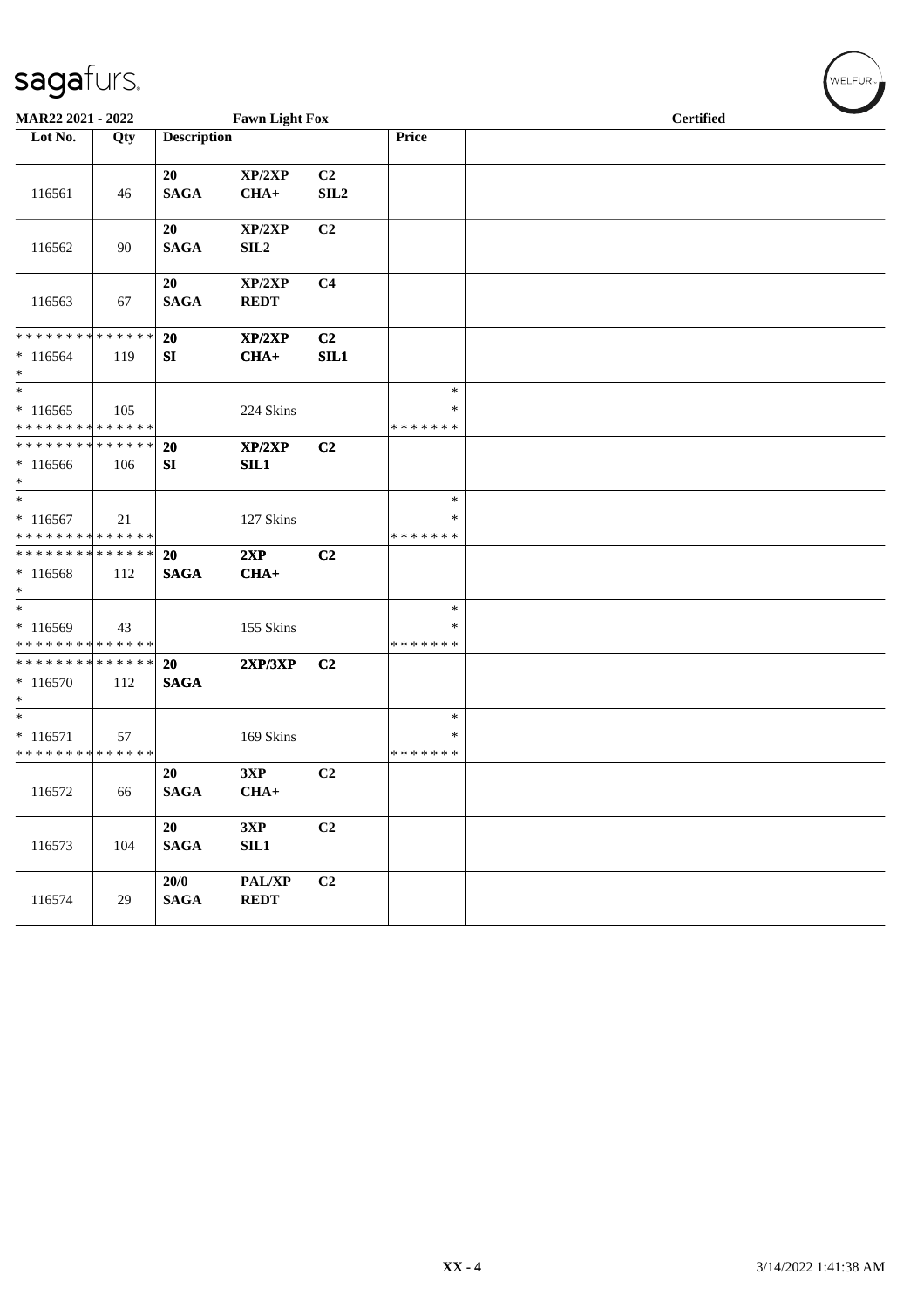| $\tilde{\phantom{a}}$    |        |                                    |                                                       |       |       |                  |
|--------------------------|--------|------------------------------------|-------------------------------------------------------|-------|-------|------------------|
| <b>MAR22 2021 - 2022</b> |        |                                    | <b>Fawn Light Shadow Fox</b>                          |       |       | <b>Certified</b> |
| Lot No.                  | Qty    | <b>Description</b>                 |                                                       |       | Price |                  |
| 116581                   | 33     | 40<br><b>SAGA</b>                  | $\bold{X}\bold{D}/\bold{D}\bold{K}$                   | C2    |       |                  |
| 116582                   | $41\,$ | 40<br><b>SAGA</b>                  | $\bf MED$<br>$CHA+$                                   | C2    |       |                  |
| 116583                   | $29\,$ | 40<br>$\mathbf{SAGA}$              | <b>MED</b>                                            | C2    |       |                  |
| 116584                   | $27\,$ | 40<br><b>SAGA</b>                  | <b>PALE</b><br>$CHA+$                                 | C2    |       |                  |
| 116585                   | $35\,$ | 40<br>$\mathbf{SAGA}$              | <b>PALE</b>                                           | C2    |       |                  |
| 116586                   | 86     | $40\,$<br>${\bf S}{\bf I}$         | PAL/XP                                                | C2    |       |                  |
| 116587                   | 26     | 40<br><b>SAGA</b>                  | XP/2XP<br>$CHA+$                                      | C2    |       |                  |
| 116588                   | 35     | 40<br>$\mathbf{SAGA}$              | $\mathbf{XP}/2\mathbf{XP}$                            | C2    |       |                  |
| 116589                   | 68     | 40/30<br>$\mathbf{SAGA}$           | $3{\bf X}{\bf P}$                                     | C2/C3 |       |                  |
| 116590                   | 65     | 30<br>$\mathbf{SAGA}$              | $\bold{X}\bold{D}/\bold{D}\bold{K}$<br>$CHA+$         | C2    |       |                  |
| 116591                   | 98     | 30<br>${\bf S}{\bf I}$             | $DK/MED$                                              | C2    |       |                  |
| 116592                   | 97     | 30<br>$\mathbf{SAGA}$              | <b>MED</b><br>$CHA+$                                  | C2    |       |                  |
| 116593                   | 58     | 30 <sup>°</sup><br><b>SAGA</b>     | $\bf MED$                                             | C2    |       |                  |
| 116594                   | 78     | 30<br><b>SAGA</b>                  | <b>PALE</b><br>$CHA+$                                 | C2    |       |                  |
| 116595                   | 41     | 30<br>$\mathbf{SAGA}$              | <b>PALE</b>                                           | C2    |       |                  |
| 116596                   | 117    | 30<br>${\bf SI}$                   | PAL/XP                                                | C2    |       |                  |
| 116597                   | 67     | 30<br><b>SAGA</b>                  | XP/2XP<br>$CHA+$                                      | C2    |       |                  |
| 116598                   | 63     | 30 <sup>°</sup><br>$\mathbf{SAGA}$ | XP/2XP                                                | C2    |       |                  |
| 116599                   | 46     | 30/20<br><b>SAGA</b>               | MED/PAL C2<br>SL2                                     |       |       |                  |
| 116600                   | 29     | 20<br>$\mathbf{SAGA}$              | $\mathbf{X}\mathbf{D}/\mathbf{D}\mathbf{K}$<br>$CHA+$ | C2    |       |                  |

WELFUR<sub><sup>N</sup></sub>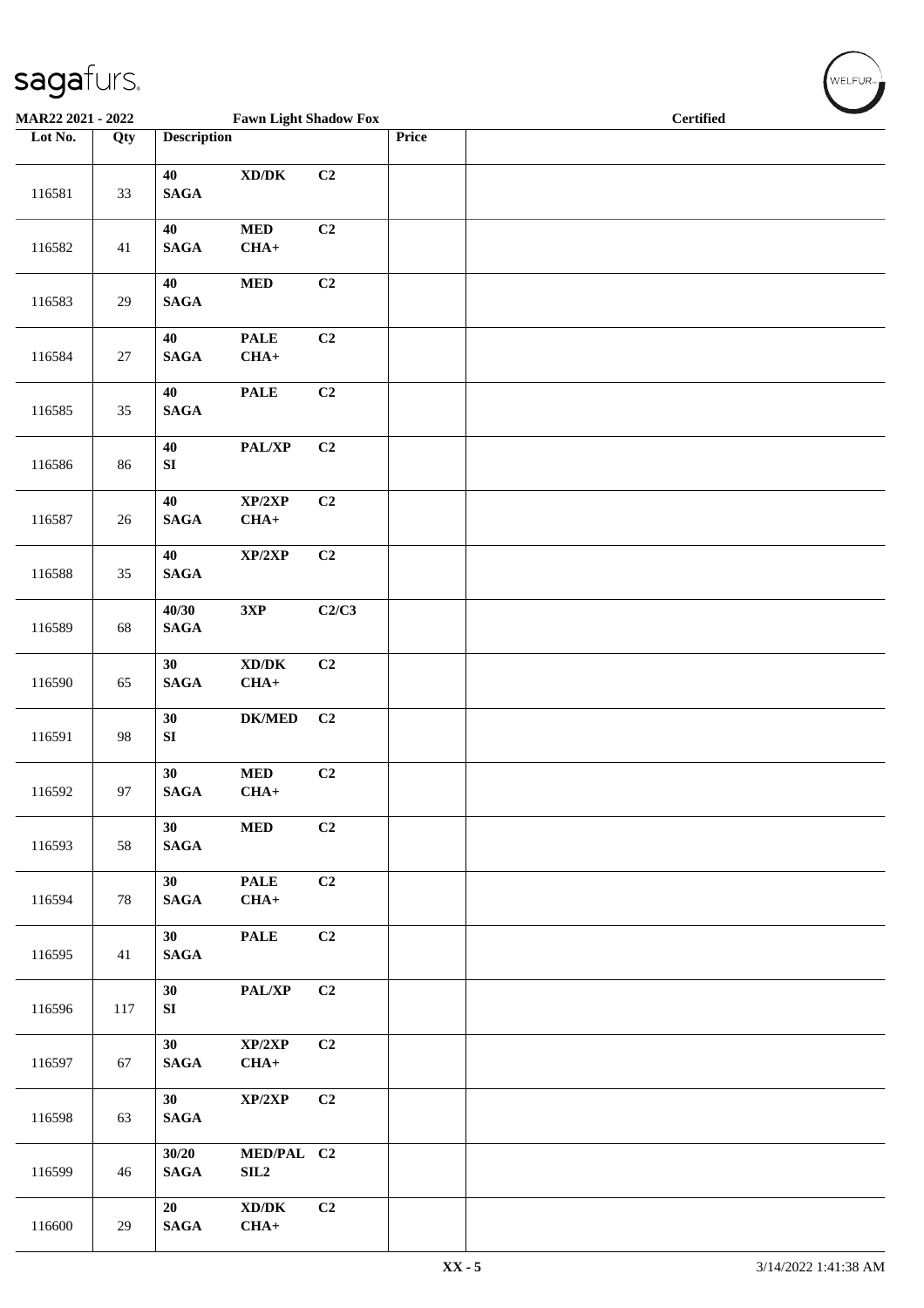| sagafurs.         |        |                    |                              |                |       |  |                  | WELFUR- |
|-------------------|--------|--------------------|------------------------------|----------------|-------|--|------------------|---------|
| MAR22 2021 - 2022 |        |                    | <b>Fawn Light Shadow Fox</b> |                |       |  | <b>Certified</b> |         |
| Lot No.           | Qty    | <b>Description</b> |                              |                | Price |  |                  |         |
| 116601            | $26\,$ | 20<br><b>SAGA</b>  | <b>DK/MED</b>                | C <sub>2</sub> |       |  |                  |         |
| 116602            | 66     | 20<br><b>SAGA</b>  | $\bf MED$<br>$CHA+$          | C2             |       |  |                  |         |
| 116603            | 31     | 20<br><b>SAGA</b>  | <b>PALE</b><br>$CHA+$        | C2             |       |  |                  |         |
| 116604            | 30     | 20<br><b>SAGA</b>  | <b>PALE</b>                  | C2             |       |  |                  |         |
| 116605            | 105    | 20<br>SI           | PAL/XP                       | C2             |       |  |                  |         |
| 116606            | 43     | 20<br><b>SAGA</b>  | XP/2XP<br>$CHA+$             | C2             |       |  |                  |         |
| 116607            | 31     | 20<br><b>SAGA</b>  | XP/2XP                       | C2             |       |  |                  |         |
| 116608            | 28     | 20<br><b>SAGA</b>  | 3XP                          | C2             |       |  |                  |         |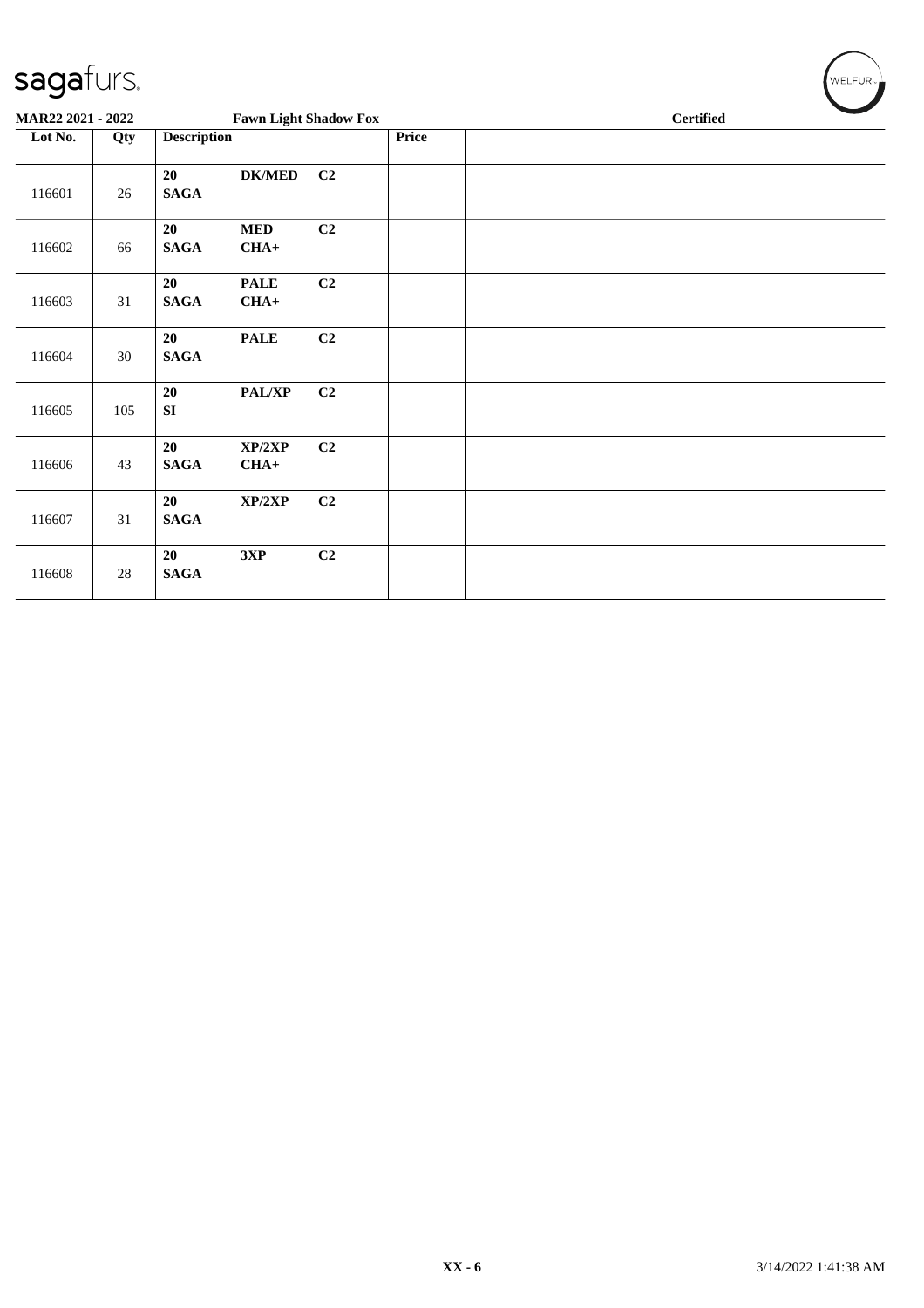| MAR22 2021 - 2022 |        |                                    | <b>Palomino Frost Fox</b>        |       |       | <b>Certified</b> |
|-------------------|--------|------------------------------------|----------------------------------|-------|-------|------------------|
| Lot No.           | Qty    | <b>Description</b>                 |                                  |       | Price |                  |
| 116621            | $62\,$ | 40<br>$\mathbf{SAGA}$              | <b>Dark</b>                      | C2/C3 |       |                  |
| 116622            | 63     | 40<br>$\mathbf{SAGA}$              | ${\bf DK/MED}$                   | C2/C3 |       |                  |
| 116623            | 91     | 40<br>$\mathbf{SAGA}$              | $\bf MED$                        | C2/C3 |       |                  |
| 116624            | 50     | 40<br>$\mathbf{SAGA}$              | <b>PALE</b>                      | C2    |       |                  |
| 116625            | 49     | 40<br>$\mathbf{SAGA}$              | <b>PALE</b>                      | C2    |       |                  |
| 116626            | 52     | 40<br>$\mathbf{SAGA}$              | <b>PALE</b>                      | C3    |       |                  |
| 116627            | $75\,$ | 40<br>$\mathbf{SAGA}$              | $\ensuremath{\mathop{\bf PALE}}$ | C3    |       |                  |
| 116628            | 74     | 40<br>$\mathbf{SAGA}$              | $\bold{XP}$                      | C2/C3 |       |                  |
| 116629            | 60     | 40<br>$\mathbf{SAGA}$              | $2{\bf XP}$                      | C2/C3 |       |                  |
| 116630            | 61     | 40<br>$\mathbf{SAGA}$              | 2XP                              | C2/C3 |       |                  |
| 116631            | 68     | 40/30<br>${\bf S}{\bf I}$          | $DK/MED$                         | C2/C3 |       |                  |
| 116632            | 52     | 40/30<br>SI                        | ${\bf DK/MED}$                   | C2/C3 |       |                  |
| 116633            | 71     | 40/30<br>SI                        | PAL/XP                           | C2/C3 |       |                  |
| 116634            | 106    | 40/30<br>SI                        | PAL/XP                           | C2/C3 |       |                  |
| 116635            | 45     | 30<br>$\mathbf{SAGA}$              | Dark                             | C2/C3 |       |                  |
| 116636            | 55     | 30 <sup>°</sup><br>$\mathbf{SAGA}$ | <b>Dark</b>                      | C2/C3 |       |                  |
| 116637            | 46     | 30 <sup>°</sup><br>$\mathbf{SAGA}$ | $\bf MED$                        | C2/C3 |       |                  |
| 116638            | 77     | 30<br><b>SAGA</b>                  | <b>PALE</b>                      | C2    |       |                  |
| 116639            | 112    | 30<br>$\mathbf{SAGA}$              | <b>PALE</b>                      | C3    |       |                  |
| 116640            | 110    | 30<br>$\mathbf{SAGA}$              | $\bold{XP}$                      | C2/C3 |       |                  |

 $(\sqrt{\text{WELFUR}_{n}})$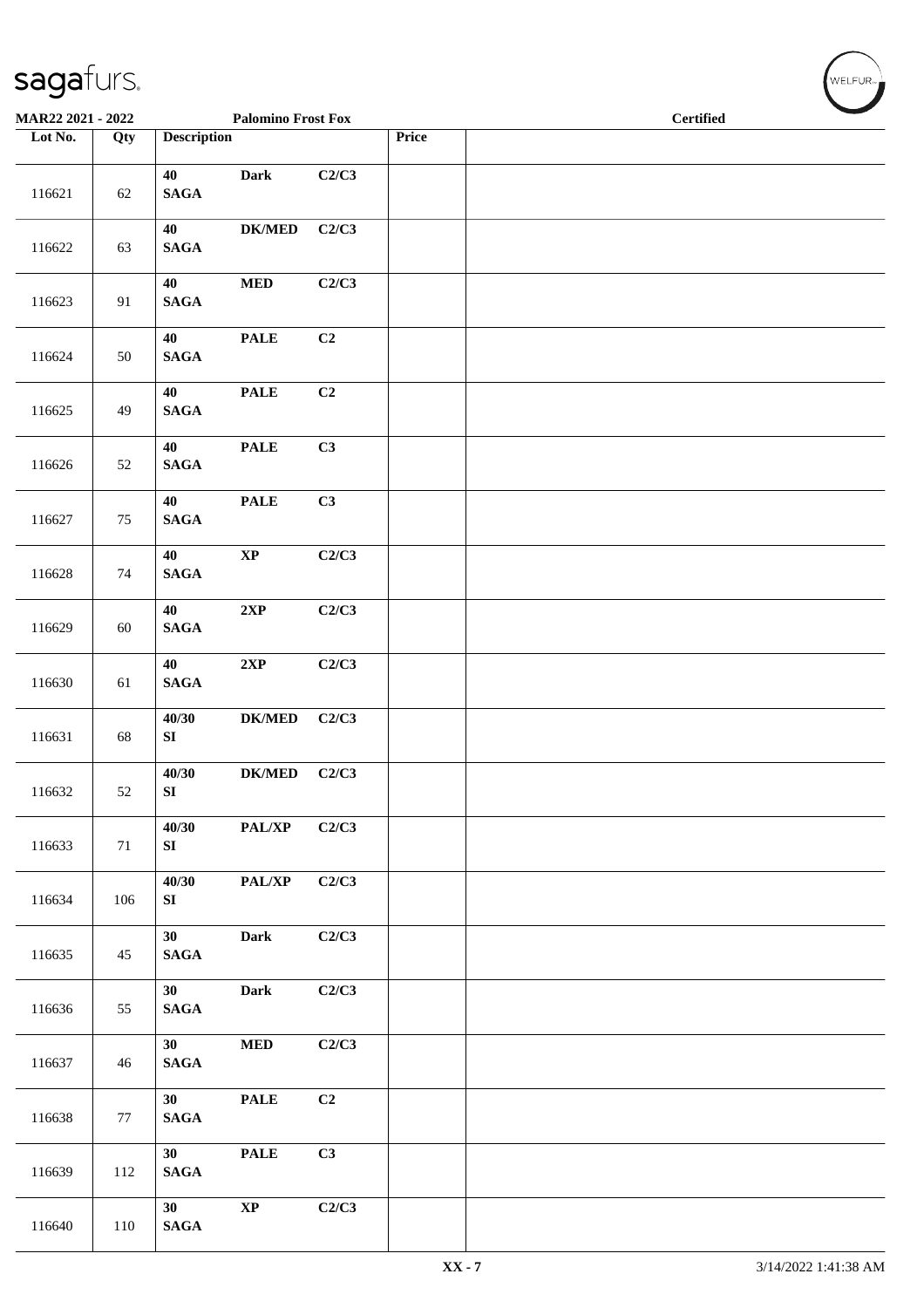| MAR22 2021 - 2022                                   |     |                             | <b>Palomino Frost Fox</b>    |                |                                   | <b>Certified</b> |
|-----------------------------------------------------|-----|-----------------------------|------------------------------|----------------|-----------------------------------|------------------|
| Lot No.                                             | Qty | <b>Description</b>          |                              |                | Price                             |                  |
| 116641                                              | 53  | 30<br><b>SAGA</b>           | 2XP                          | C2/C3          |                                   |                  |
| ******** <mark>******</mark><br>$*116642$<br>$\ast$ | 105 | 30<br><b>SAGA</b>           | 2XP                          | C2/C3          |                                   |                  |
| $\ast$<br>$*116643$<br>******** <mark>******</mark> | 55  |                             | 160 Skins                    |                | $\ast$<br>$\ast$<br>* * * * * * * |                  |
| 116644                                              | 101 | 20<br><b>SAGA</b>           | $DK/MED$                     | C2/C3          |                                   |                  |
| 116645                                              | 114 | 20<br><b>SAGA</b>           | $DK/MED$                     | C2/C3          |                                   |                  |
| 116646                                              | 63  | 20<br><b>SAGA</b>           | <b>PALE</b>                  | C <sub>2</sub> |                                   |                  |
| 116647                                              | 86  | 20<br><b>SAGA</b>           | <b>PALE</b>                  | C3             |                                   |                  |
| 116648                                              | 133 | 20<br><b>SAGA</b>           | $\ensuremath{\mathsf{PALE}}$ | C3             |                                   |                  |
| * * * * * * * * * * * * * *<br>$*116649$<br>$\ast$  | 112 | 20<br><b>SAGA</b>           | $\bold{XP}$                  | C3             |                                   |                  |
| $\ast$<br>$*116650$<br>* * * * * * * * * * * * * *  | 84  |                             | 196 Skins                    |                | $\ast$<br>$\ast$<br>* * * * * * * |                  |
| 116651                                              | 122 | 20<br><b>SAGA</b>           | XP/2XP                       | C2/C3          |                                   |                  |
| 116652                                              | 89  | 20<br><b>SAGA</b>           | 2XP                          | C2/C3          |                                   |                  |
| 116653                                              | 35  | 20/0<br>SI                  | DK/MED C2/C3                 |                |                                   |                  |
| 116654                                              | 52  | 20/0<br>SI                  | $\mathbf{PAL}/\mathbf{XP}$   | C2/C3          |                                   |                  |
| 116655                                              | 42  | $\mathbf{0}$<br><b>SAGA</b> | <b>DK/MED</b>                | C2/C3          |                                   |                  |
| 116656                                              | 37  | $\mathbf{0}$<br><b>SAGA</b> | <b>DK/MED</b>                | C2/C3          |                                   |                  |
| 116657                                              | 58  | $\mathbf{0}$<br><b>SAGA</b> | PAL/XP                       | C2/C3          |                                   |                  |

 $(\forall ELFUR_{\approx})$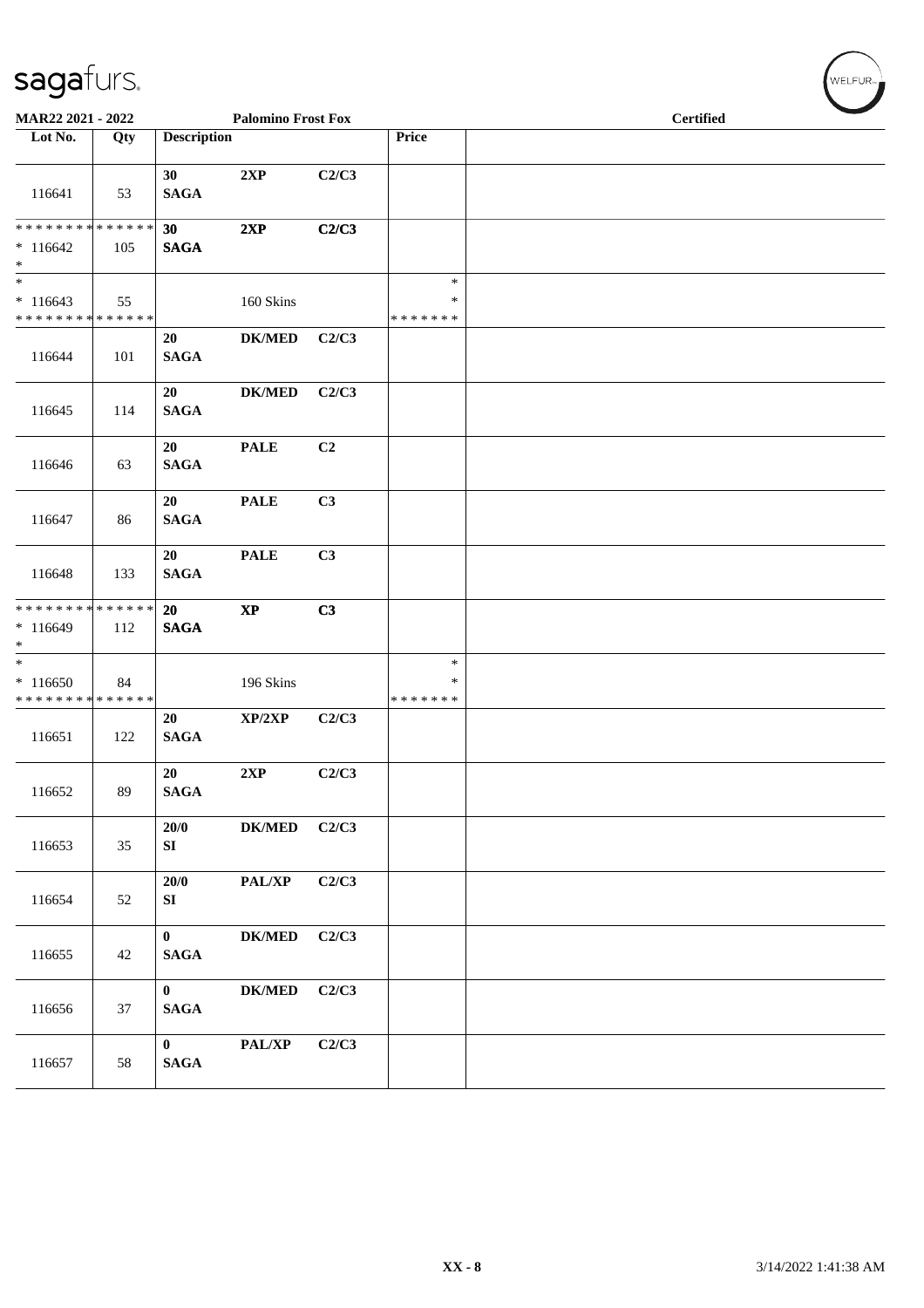| MAR22 2021 - 2022                                              |     |                                    | <b>Sapphire Frost Fox</b> |       |                                   | <b>Certified</b> |
|----------------------------------------------------------------|-----|------------------------------------|---------------------------|-------|-----------------------------------|------------------|
| Lot No.                                                        | Qty | <b>Description</b>                 |                           |       | Price                             |                  |
| 116661                                                         | 54  | 40/30<br><b>SAGA</b>               | $DK/MED$                  | C2    |                                   |                  |
| 116662                                                         | 105 | 40/30<br><b>SAGA</b>               | $DK/MED$                  | C2/C3 |                                   |                  |
| ******** <mark>******</mark><br>$*116663$<br>$\ast$            | 98  | 40/30<br>$\mathbf{SAGA}$           | <b>PALE</b>               | C1/C2 |                                   |                  |
| $\overline{\ast}$<br>$*116664$<br>******** <mark>******</mark> | 42  |                                    | 140 Skins                 |       | $\ast$<br>$\ast$<br>* * * * * * * |                  |
| 116665                                                         | 76  | 40/30<br><b>SAGA</b>               | <b>PALE</b>               | C2    |                                   |                  |
| 116666                                                         | 97  | 40/30<br><b>SAGA</b>               | <b>PALE</b>               | C3/C4 |                                   |                  |
| 116667                                                         | 63  | 40/30<br><b>SAGA</b>               | $\bold{XP}$               | C2    |                                   |                  |
| 116668                                                         | 74  | 40/30<br><b>SAGA</b>               | $\bold{XP}$               | C3/C4 |                                   |                  |
| 116669                                                         | 69  | 40/30<br>SI                        | $\mathbf{ALL}$            | C2    |                                   |                  |
| 116670                                                         | 94  | 40/30<br>SI                        | <b>ALL</b>                | C2/C3 |                                   |                  |
| 116671                                                         | 105 | 30<br>$\mathbf{SAGA}$              | $\bf MED$                 | C1/C2 |                                   |                  |
| 116672                                                         | 80  | 30<br>$\mathbf{SAGA}$              | <b>MED</b>                | C3    |                                   |                  |
| 116673                                                         | 57  | 30 <sup>2</sup><br><b>SAGA</b>     | <b>PALE</b>               | C1/C2 |                                   |                  |
| ******** <mark>******</mark><br>$*116674$<br>$*$               | 105 | 30 <sub>o</sub><br>$\mathbf{SAGA}$ | <b>PALE</b>               | C3    |                                   |                  |
| $\overline{\ast}$<br>$*116675$<br>* * * * * * * * * * * * * *  | 39  |                                    | 144 Skins                 |       | $\ast$<br>∗<br>* * * * * * *      |                  |
| 116676                                                         | 99  | 30<br><b>SAGA</b>                  | $\mathbf{X}\mathbf{P}$    | C3    |                                   |                  |
| 116677                                                         | 60  | 30 <sup>2</sup><br><b>SAGA</b>     | 2XP                       | C2/C3 |                                   |                  |
| 116678                                                         | 80  | 30/20<br>SI                        | MED/PAL C2/C3             |       |                                   |                  |
| 116679                                                         | 43  | 30/20<br><b>SAGA</b>               | 2XP                       | C2    |                                   |                  |
| 116680                                                         | 43  | 30/20<br><b>SAGA</b>               | 2XP                       | C2/C3 |                                   |                  |

WELFUR<sub>"</sub>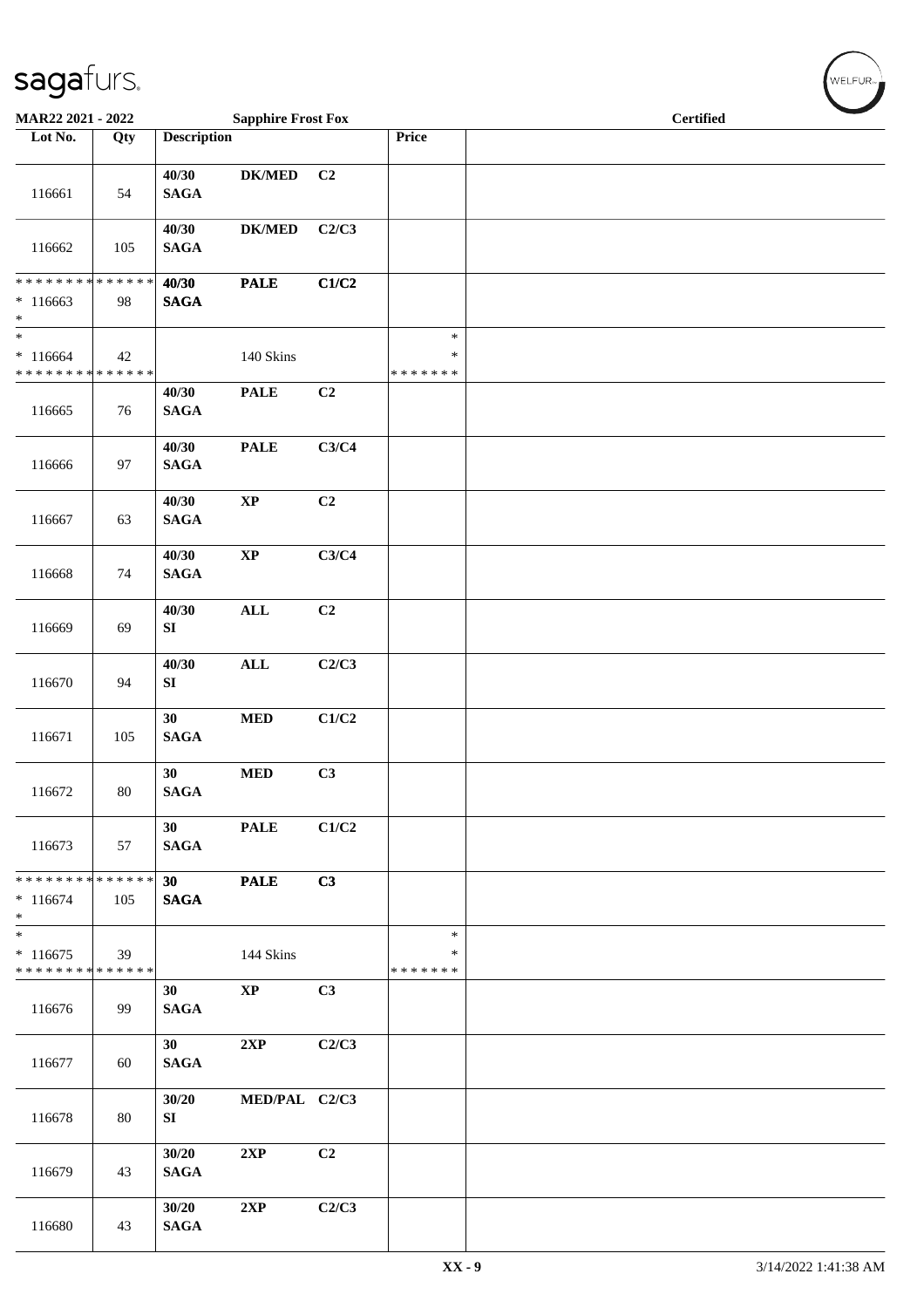| sagafurs.                                                      |     |                                 |                           |                |                                   |  |                  | WELFUR <sub>™I</sub> |
|----------------------------------------------------------------|-----|---------------------------------|---------------------------|----------------|-----------------------------------|--|------------------|----------------------|
| MAR22 2021 - 2022                                              |     |                                 | <b>Sapphire Frost Fox</b> |                |                                   |  | <b>Certified</b> |                      |
| Lot No.                                                        | Qty | <b>Description</b>              |                           |                | Price                             |  |                  |                      |
| 116681                                                         | 53  | 20<br><b>SAGA</b>               | <b>DK/MED</b>             | C2/C3          |                                   |  |                  |                      |
| 116682                                                         | 106 | 20<br><b>SAGA</b>               | <b>DK/MED</b>             | C2/C3          |                                   |  |                  |                      |
| 116683                                                         | 55  | 20<br><b>SAGA</b>               | <b>DK/MED</b>             | C2/C3          |                                   |  |                  |                      |
| 116684                                                         | 72  | 20<br><b>SAGA</b>               | <b>PALE</b>               | C1/C2          |                                   |  |                  |                      |
| * * * * * * * * * * * * * *<br>$*116685$<br>$\ast$             | 112 | 20<br><b>SAGA</b>               | <b>PALE</b>               | C1/C2          |                                   |  |                  |                      |
| $_{*}$<br>$*116686$<br>* * * * * * * * * * * * * * *           | 57  |                                 | 169 Skins                 |                | $\ast$<br>$\ast$<br>* * * * * * * |  |                  |                      |
| 116687                                                         | 87  | 20<br><b>SAGA</b>               | <b>PALE</b>               | C3             |                                   |  |                  |                      |
| 116688                                                         | 62  | 20<br><b>SAGA</b>               | <b>PALE</b>               | C3/C4          |                                   |  |                  |                      |
| 116689                                                         | 76  | 20<br><b>SAGA</b>               | $\bold{XP}$               | C2/C3          |                                   |  |                  |                      |
| * * * * * * * * <mark>* * * * * * *</mark><br>$*116690$<br>$*$ | 98  | 20<br><b>SAGA</b>               | XP/2XP                    | C1/C2          |                                   |  |                  |                      |
| $\frac{1}{1}$<br>$*116691$<br>* * * * * * * * * * * * * * *    | 23  |                                 | 121 Skins                 |                | $\ast$<br>$\ast$<br>*******       |  |                  |                      |
| 116692                                                         | 71  | 20<br><b>SAGA</b>               | XP/2XP                    | C3             |                                   |  |                  |                      |
| 116693                                                         | 41  | 20/0<br><b>SAGA</b>             | <b>DK/MED</b>             | C <sub>2</sub> |                                   |  |                  |                      |
| 116694                                                         | 46  | 20/0<br><b>SAGA</b>             | <b>PALE</b>               | C2             |                                   |  |                  |                      |
| 116695                                                         | 50  | 20/0<br><b>SAGA</b>             | $\mathbf{XP}$             | C2             |                                   |  |                  |                      |
| 116696                                                         | 35  | 20/0<br>SI                      | $\mathbf{ALL}$            | C2             |                                   |  |                  |                      |
| 116697                                                         | 84  | $\mathbf{0}$<br><b>SAGA</b>     | MED/PAL C2/C3             |                |                                   |  |                  |                      |
| 116698                                                         | 38  | $\mathbf{0}$<br>$\mathbf{SAGA}$ | $\mathbf{ALL}$            | C2/C3          |                                   |  |                  |                      |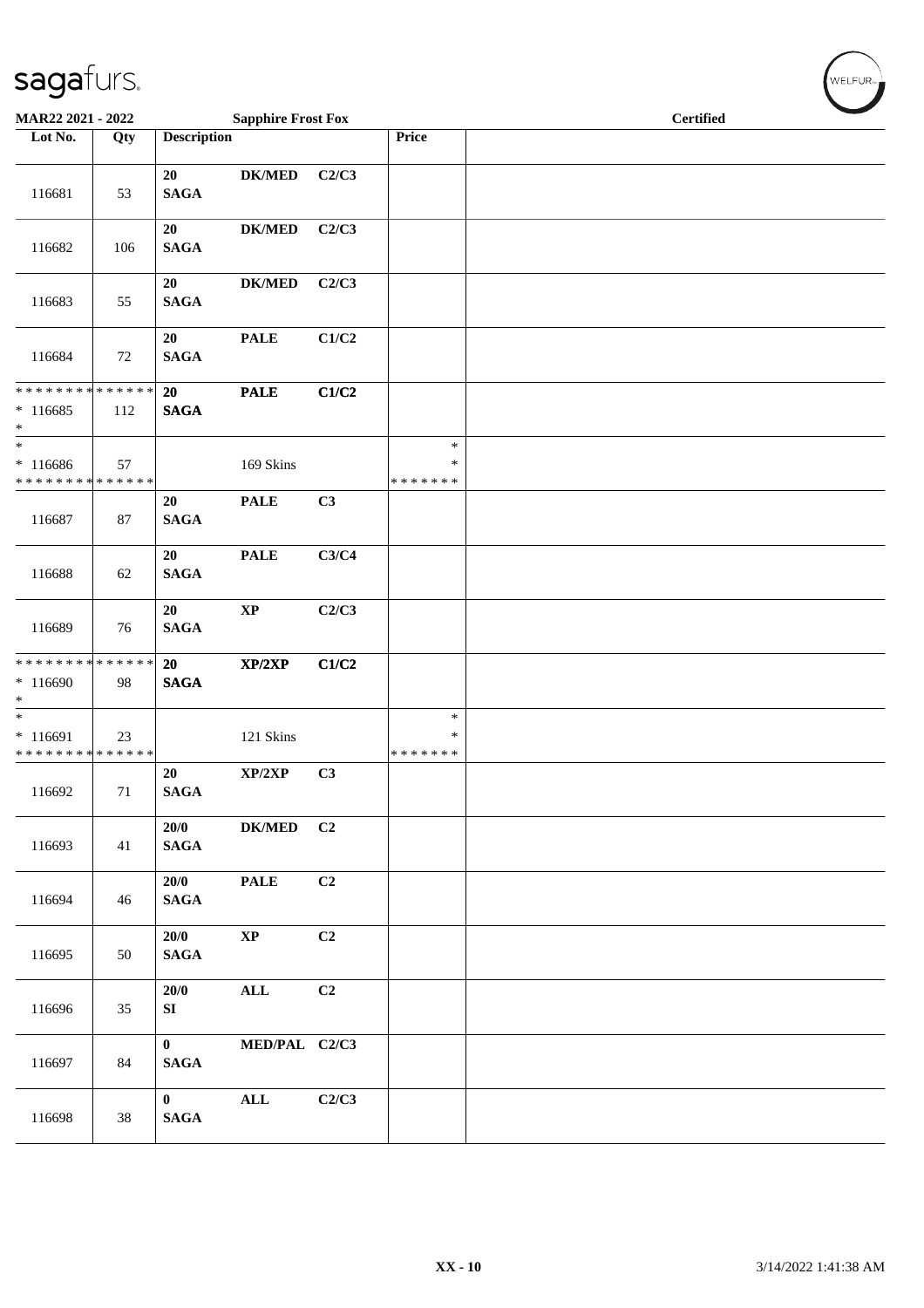| MAR22 2021 - 2022                                                      |        |                             | <b>Amber Frost Fox</b> |       |                                   | <b>Certified</b> |  |
|------------------------------------------------------------------------|--------|-----------------------------|------------------------|-------|-----------------------------------|------------------|--|
| Lot No.                                                                | Qty    | <b>Description</b>          |                        |       | Price                             |                  |  |
| 116701                                                                 | 73     | 40<br><b>SAGA</b>           | <b>Dark</b>            | C2/C3 |                                   |                  |  |
| 116702                                                                 | 78     | 40<br><b>SAGA</b>           | $\bf MED$              | C2    |                                   |                  |  |
| * * * * * * * * * * * * * *<br>$* 116703$<br>$*$                       | 105    | 40<br><b>SAGA</b>           | $\bf MED$              | C3    |                                   |                  |  |
| $\overline{\phantom{0}}$<br>$* 116704$<br>******** <mark>******</mark> | 22     |                             | 127 Skins              |       | $\ast$<br>$\ast$<br>* * * * * * * |                  |  |
| 116705                                                                 | 90     | 40<br><b>SAGA</b>           | <b>PALE</b>            | C2    |                                   |                  |  |
| 116706                                                                 | 83     | 40<br><b>SAGA</b>           | <b>PALE</b>            | C3    |                                   |                  |  |
| 116707                                                                 | 36     | 40<br><b>SAGA</b>           | $\bold{XP}$            | C2/C3 |                                   |                  |  |
| 116708                                                                 | $38\,$ | 40/30<br>${\bf SI}$         | $\mathbf{ALL}$         | C2/C3 |                                   |                  |  |
| 116709                                                                 | 45     | 30<br><b>SAGA</b>           | <b>Dark</b>            | C2/C3 |                                   |                  |  |
| 116710                                                                 | 77     | 30<br><b>SAGA</b>           | <b>MED</b>             | C2    |                                   |                  |  |
| 116711                                                                 | 64     | 30<br><b>SAGA</b>           | $\bf MED$              | C3    |                                   |                  |  |
| 116712                                                                 | 53     | 30<br><b>SAGA</b>           | PAL/XP                 | C2    |                                   |                  |  |
| 116713                                                                 | 62     | 30<br><b>SAGA</b>           | PAL/XP                 | C3    |                                   |                  |  |
| 116714                                                                 | 114    | 20<br><b>SAGA</b>           | DK/MED C2/C3           |       |                                   |                  |  |
| 116715                                                                 | 110    | 20<br><b>SAGA</b>           | PAL/XP                 | C2/C3 |                                   |                  |  |
| 116716                                                                 | 34     | 20/0<br>SI                  | ALL                    | C2/C3 |                                   |                  |  |
| 116717                                                                 | 34     | $\mathbf{0}$<br><b>SAGA</b> | MED/PAL C2/C3          |       |                                   |                  |  |

 $(\forall ELFUR_{\approx})$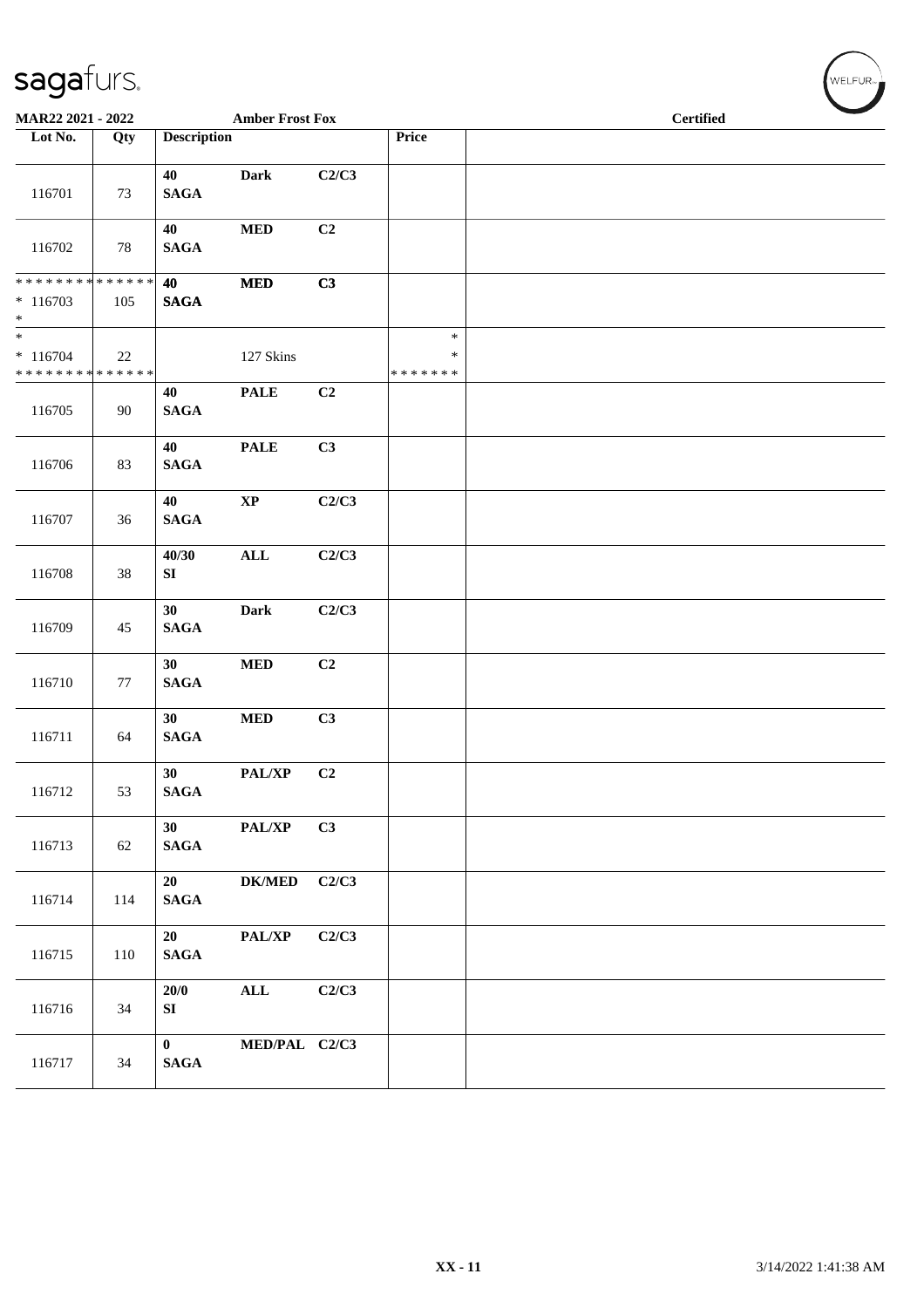| $\overline{\phantom{a}}$ |        |                          |                                 |       |       |                  |  |
|--------------------------|--------|--------------------------|---------------------------------|-------|-------|------------------|--|
| MAR22 2021 - 2022        |        |                          | <b>Arctic Golden Island Fox</b> |       |       | <b>Certified</b> |  |
| Lot No.                  | Qty    | <b>Description</b>       |                                 |       | Price |                  |  |
| 116721                   | 56     | 40/30<br><b>SAGA</b>     | MED/PAL C1/C2                   |       |       |                  |  |
| 116722                   | 64     | 40/30<br><b>SAGA</b>     | MED/PAL C3                      |       |       |                  |  |
| 116723                   | 44     | 40/30<br>$\mathbf{SAGA}$ | $\bold{XP}$                     | C1    |       |                  |  |
| 116724                   | 70     | 40/30<br><b>SAGA</b>     | $\bold{XP}$                     | C2    |       |                  |  |
| 116725                   | $30\,$ | 40/30<br>$\mathbf{SAGA}$ | $\bold{XP}$                     | C2/C3 |       |                  |  |
| 116726                   | 45     | 40/30<br>$\mathbf{SAGA}$ | XP/2XP                          | C3    |       |                  |  |
| 116727                   | 39     | 40/30<br><b>SAGA</b>     | 2XP                             | C1    |       |                  |  |
| 116728                   | 39     | 40/30<br><b>SAGA</b>     | 2XP                             | C1    |       |                  |  |
| 116729                   | 50     | 40/30<br>$\mathbf{SAGA}$ | 2XP                             | C2    |       |                  |  |
| 116730                   | 52     | 40/30<br>$\mathbf{SAGA}$ | $2{\bf XP}$                     | C2    |       |                  |  |
| 116731                   | 44     | 40/30<br>$\mathbf{SAGA}$ | $2{\bf XP}$                     | C3    |       |                  |  |
| 116732                   | 14     | 30/20<br><b>SAGA</b>     | $\mathbf{X}\mathbf{D}$          | C2/C3 |       |                  |  |
| 116733                   | 27     | 30/20<br><b>SAGA</b>     | <b>Dark</b>                     | C1/C2 |       |                  |  |
| 116734                   | 19     | 30/20<br>$\mathbf{SAGA}$ | Dark                            | C3    |       |                  |  |
| 116735                   | 46     | 20<br>$\mathbf{SAGA}$    | $\bold{XP}$                     | C1/C2 |       |                  |  |
| 116736                   | 40     | 20<br>$\mathbf{SAGA}$    | $\bold{XP}$                     | C3    |       |                  |  |
| 116737                   | 38     | 20<br>$\mathbf{SAGA}$    | 2XP                             | C2    |       |                  |  |
| 116738                   | 41     | 20<br>$\mathbf{SAGA}$    | 2XP                             | C3    |       |                  |  |
| 116739                   | 40     | 20/0<br><b>SAGA</b>      | MED/PAL C1/C2                   |       |       |                  |  |
| 116740                   | 39     | 20/0<br>$\mathbf{SAGA}$  | MED/PAL C3                      |       |       |                  |  |

WELFUR<sub>T</sub>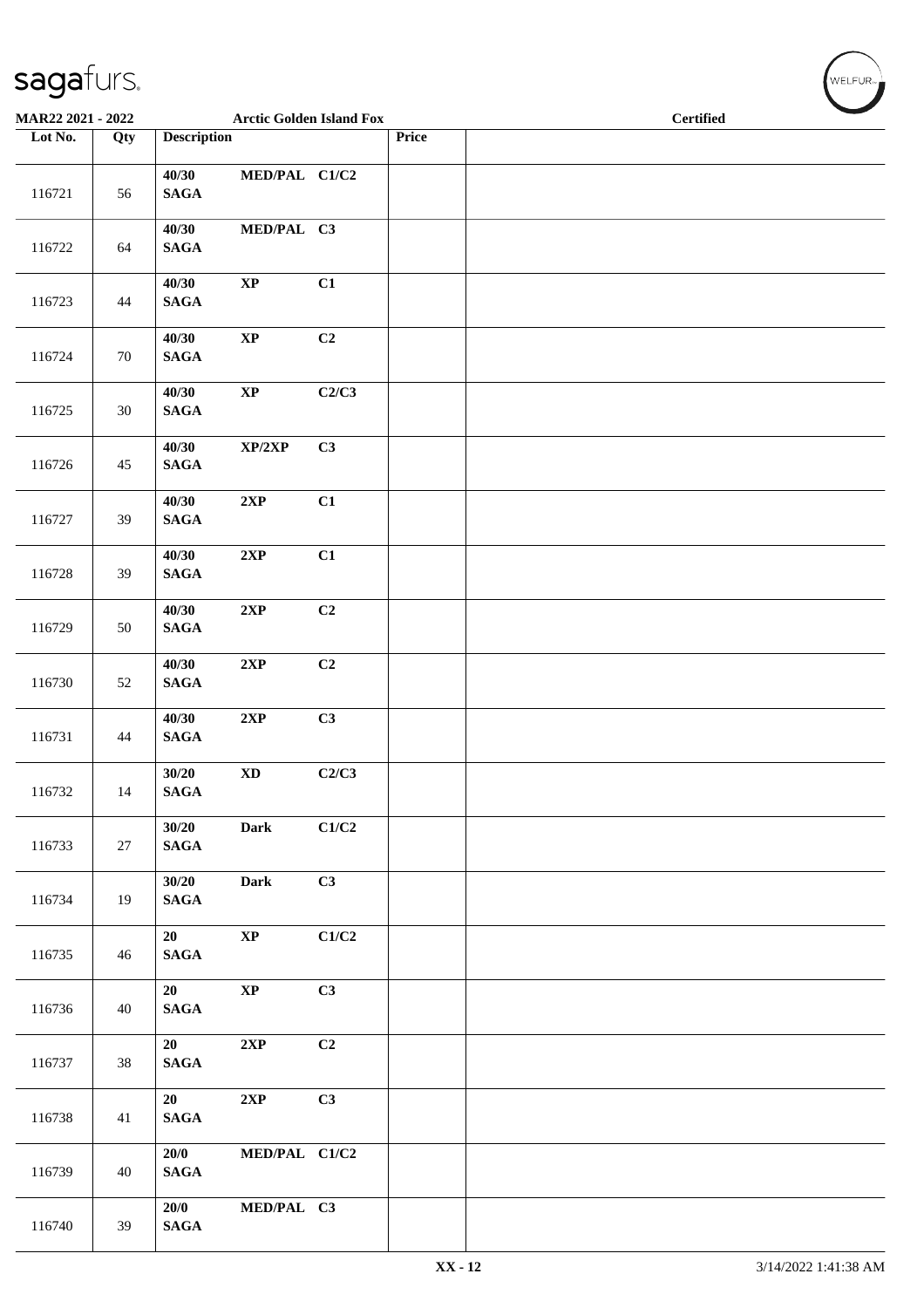| sagafurs.         |     |                     |                                 |                |              |                  |  | WELFUR <sub>™</sub> |  |  |
|-------------------|-----|---------------------|---------------------------------|----------------|--------------|------------------|--|---------------------|--|--|
| MAR22 2021 - 2022 |     |                     | <b>Arctic Golden Island Fox</b> |                |              | <b>Certified</b> |  |                     |  |  |
| Lot No.           | Qty | <b>Description</b>  |                                 |                | <b>Price</b> |                  |  |                     |  |  |
| 116741            | 29  | 20/0<br><b>SI</b>   | MED/PAL C2/C3                   |                |              |                  |  |                     |  |  |
| 116742            | 30  | 20/0<br><b>SAGA</b> | $\bold{XP}$                     | C1             |              |                  |  |                     |  |  |
| 116743            | 41  | 20/0<br><b>SAGA</b> | 2XP                             | C1             |              |                  |  |                     |  |  |
| 116744            | 39  | 20/0<br><b>SAGA</b> | 2XP                             | C <sub>2</sub> |              |                  |  |                     |  |  |
| 116745            | 35  | 20/0<br><b>SAGA</b> | 2XP                             | C3             |              |                  |  |                     |  |  |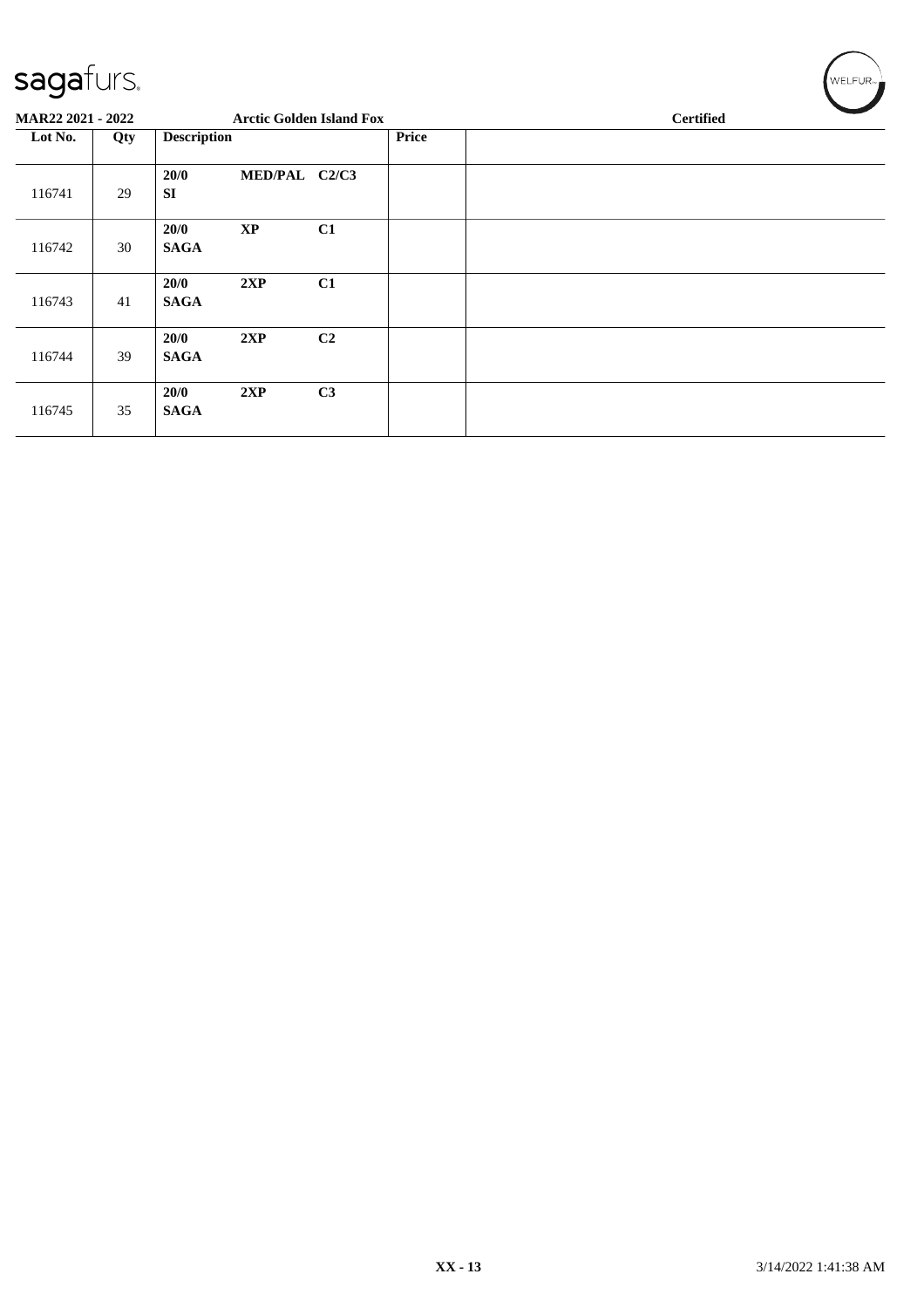| MAR22 2021 - 2022 |     |                                                                   | <b>Apricot Frost Fox</b>            |       | <b>Certified</b> |
|-------------------|-----|-------------------------------------------------------------------|-------------------------------------|-------|------------------|
| Lot No.           | Qty | <b>Description</b>                                                |                                     | Price |                  |
| 116761            | 44  | 40/30<br><b>SAGA</b>                                              | <b>DK/MED</b><br>C1/C2              |       |                  |
| 116762            | 50  | 40/30<br>$\mathbf{SAGA}$                                          | $DK/MED$<br>C2                      |       |                  |
| 116763            | 102 | 40/30<br><b>PALE</b><br>$\mathbf{SAGA}$                           | C1/C2                               |       |                  |
| 116764            | 52  | $\ensuremath{\mathop{\bf PALE}\nolimits}$<br>40/30<br><b>SAGA</b> | C2                                  |       |                  |
| 116765            | 86  | 40/30<br>$\mathbf{SAGA}$                                          | $\mathbf{XP}/2\mathbf{XP}$<br>C1/C2 |       |                  |
| 116766            | 58  | 40/30<br>$\mathbf{SAGA}$                                          | C2<br>XP/2XP                        |       |                  |
| 116767            | 41  | 40/30<br>$\mathbf{ALL}$<br>SI                                     | C1/C2                               |       |                  |
| 116768            | 34  | 40/30<br>$\mathbf{ALL}$<br>SI                                     | C2                                  |       |                  |
| 116769            | 65  | 20/0<br>$\mathbf{SAGA}$                                           | MED/PAL C1/C2                       |       |                  |
| 116770            | 72  | 20/0<br>$\mathbf{SAGA}$                                           | MED/PAL C2                          |       |                  |
| 116771            | 60  | 20/0<br>$\mathbf{SAGA}$                                           | C1/C2<br>XP/2XP                     |       |                  |
| 116772            | 63  | 20/0<br><b>SAGA</b>                                               | XP/2XP<br>C2                        |       |                  |
| 116773            | 59  | 20/0<br>$\mathbf{ALL}$<br>SI                                      | C1/C2                               |       |                  |
| 116774            | 28  | 20/0<br>$\mathbf{ALL}$<br>SI                                      | C2                                  |       |                  |
|                   |     |                                                                   |                                     |       |                  |

 $w$ ELFUR<sub><sup>n</sub></sub></sub></sup>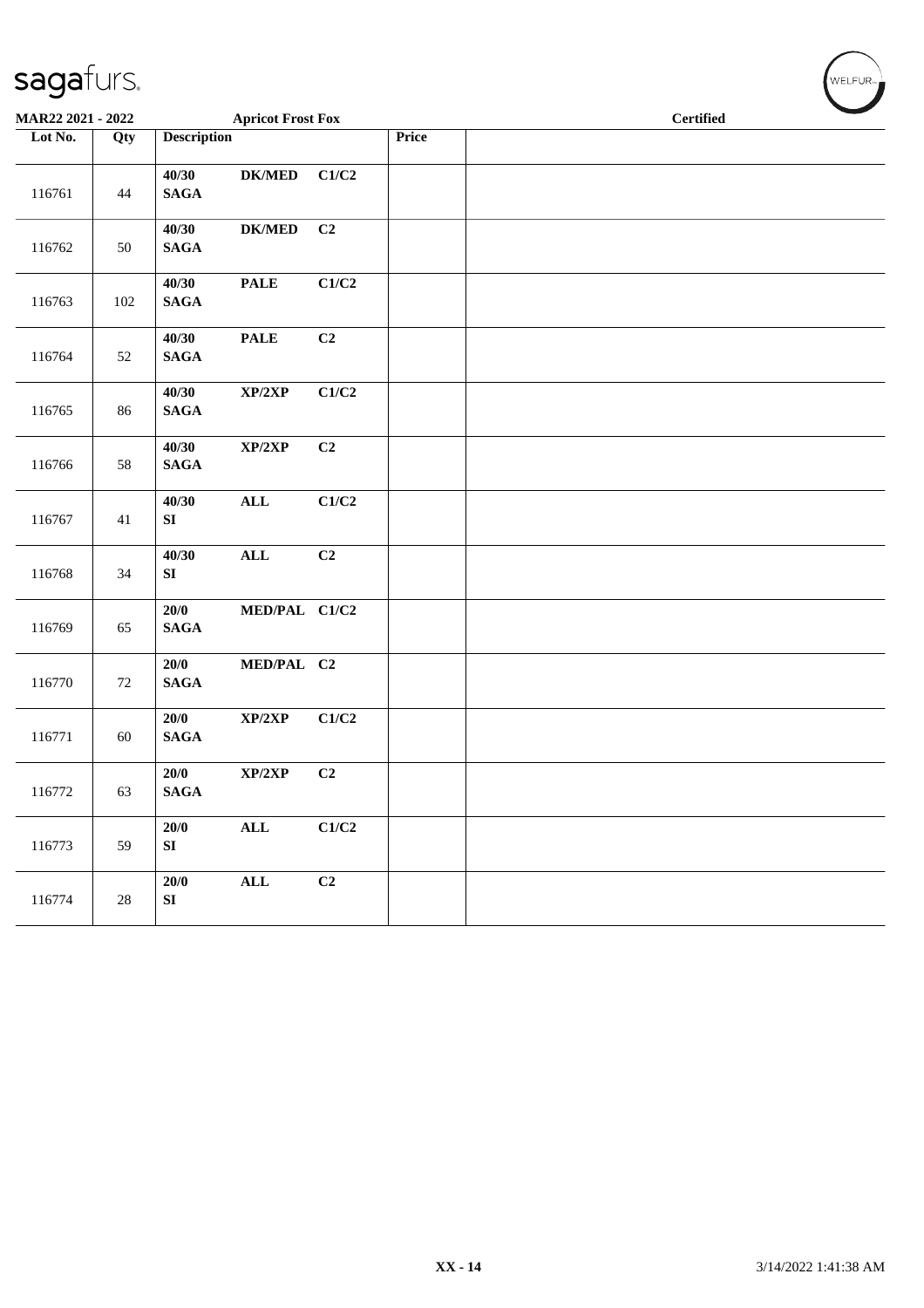| sagafurs.                                           |     |                      |                           |       |                        | WELFUR <sub>™</sub> |
|-----------------------------------------------------|-----|----------------------|---------------------------|-------|------------------------|---------------------|
| MAR22 2021 - 2022                                   |     |                      | <b>Burgundy Frost Fox</b> |       |                        | <b>Certified</b>    |
| Lot No.                                             | Qty | <b>Description</b>   |                           |       | Price                  |                     |
| 116781                                              | 66  | 40/30<br><b>SAGA</b> | <b>DK/MED</b>             | C2/C3 |                        |                     |
| 116782                                              | 49  | 40/30<br><b>SAGA</b> | <b>DK/MED</b>             | C2/C3 |                        |                     |
| 116783                                              | 60  | 40/30<br><b>SAGA</b> | PAL/XP                    | C2/C3 |                        |                     |
| 116784                                              | 34  | 40/30<br><b>SAGA</b> | PAL/XP                    | C2/C3 |                        |                     |
| 116785                                              | 83  | 20/0<br><b>SAGA</b>  | <b>DK/MED</b>             | C2/C3 |                        |                     |
| * * * * * * * * * * * * * *<br>* 116786<br>$\ast$   | 101 | 20/0<br><b>SAGA</b>  | PAL/XP                    | C2/C3 |                        |                     |
| $\ast$<br>$* 116787$<br>* * * * * * * * * * * * * * | 28  |                      | 129 Skins                 |       | $\ast$<br>∗<br>******* |                     |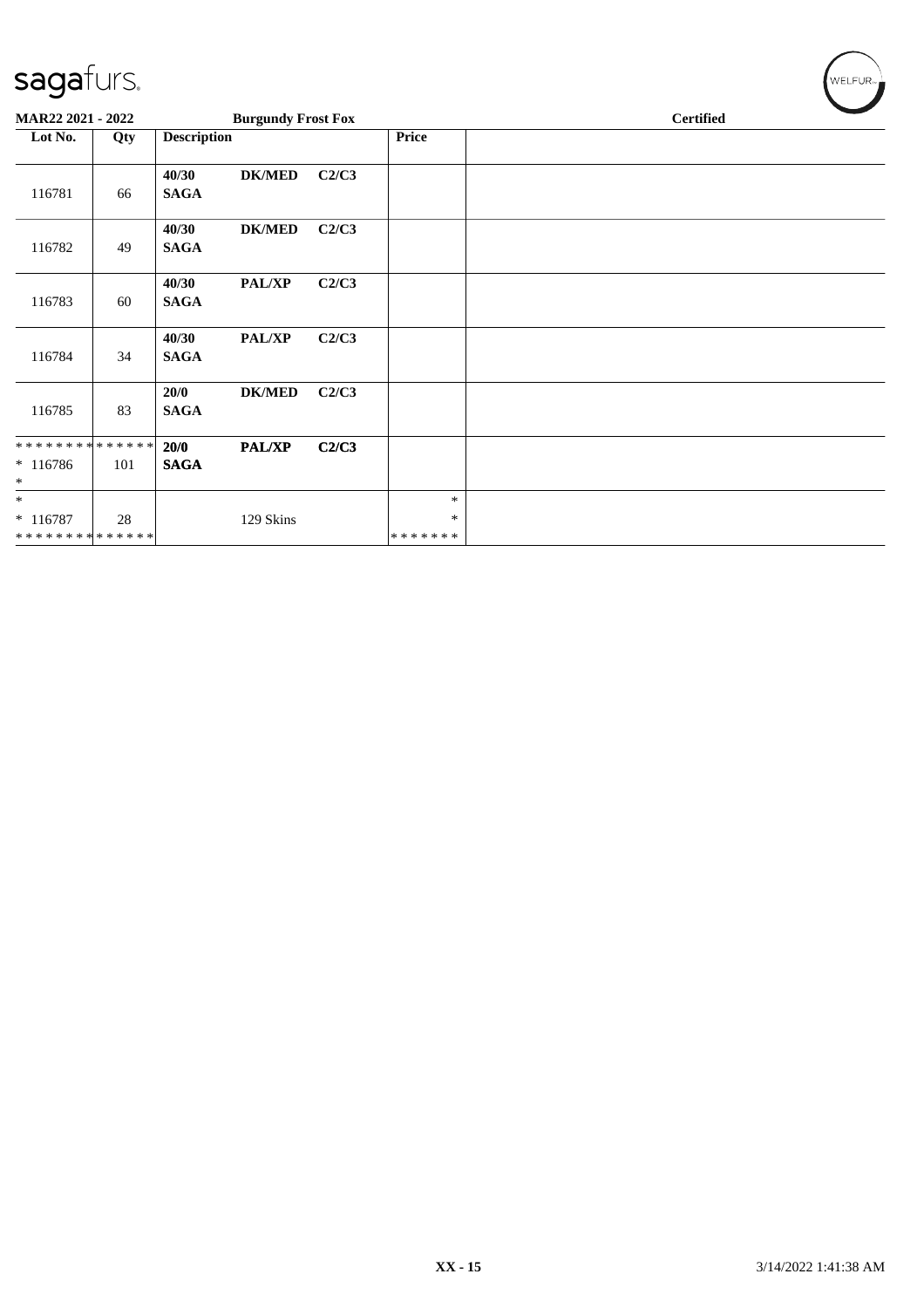| MAR22 2021 - 2022 |        | <b>Sapphire Gold Fox</b>                                          |       | <b>Certified</b> |
|-------------------|--------|-------------------------------------------------------------------|-------|------------------|
| Lot No.           | Qty    | <b>Description</b>                                                | Price |                  |
| 116801            | 41     | C2<br>30<br>Dark<br>$\mathbf{SAGA}$<br>SL2                        |       |                  |
| 116802            | 114    | 30<br><b>DK/MED</b><br>C <sub>2</sub><br>$\mathbf{SAGA}$<br>SL1   |       |                  |
| 116803            | 37     | $\mathbf{ALL}$<br>C2<br>30<br>$\mathbf{SAGA}$<br>SLL2             |       |                  |
| 116804            | 36     | C2<br>20<br><b>DK/MED</b><br>$\mathbf{SAGA}$<br>SLL2              |       |                  |
| 116805            | 33     | C <sub>2</sub><br>$\mathbf{ALL}$<br>20<br>$\mathbf{SAGA}$<br>SLL2 |       |                  |
|                   |        | <b>Lavender Frost Fox</b>                                         |       | <b>Certified</b> |
| 116807            | 24     | C1/C2<br>40/30<br><b>DK/MED</b><br><b>SAGA</b>                    |       |                  |
| 116808            | 25     | 40/30<br>PAL/XP<br>C1/C2<br><b>SAGA</b>                           |       |                  |
| 116809            | 17     | 20/0<br>$DK/MED$<br>C1/C2<br><b>SAGA</b>                          |       |                  |
| 116810            | $20\,$ | 20/0<br>PAL/XP<br>C1/C2<br>$\mathbf{SAGA}$                        |       |                  |
|                   |        | Northern Light Fox                                                |       | <b>Certified</b> |
| 116812            | 39     | $DK/MED$<br>40/30<br>C <sub>2</sub><br><b>SAGA</b>                |       |                  |
| 116813            | 31     | 20/0<br>C2<br><b>DK/MED</b><br><b>SAGA</b>                        |       |                  |
|                   |        | <b>Pastel Blue Fox</b>                                            |       | <b>Certified</b> |
| 116815            | 34     | 60/50<br>C2/C3<br><b>DK/MED</b><br>$\mathbf{SAGA}$                |       |                  |
|                   |        | <b>Sapphire Blue Fox</b>                                          |       | <b>Certified</b> |
| 116817            | $28\,$ | $\boldsymbol{\text{XD} / \text{DK}}$<br>50/40<br><b>SAGA</b>      | C2/C3 |                  |

 $(\sqrt{\text{WELFUR}_{n}})$